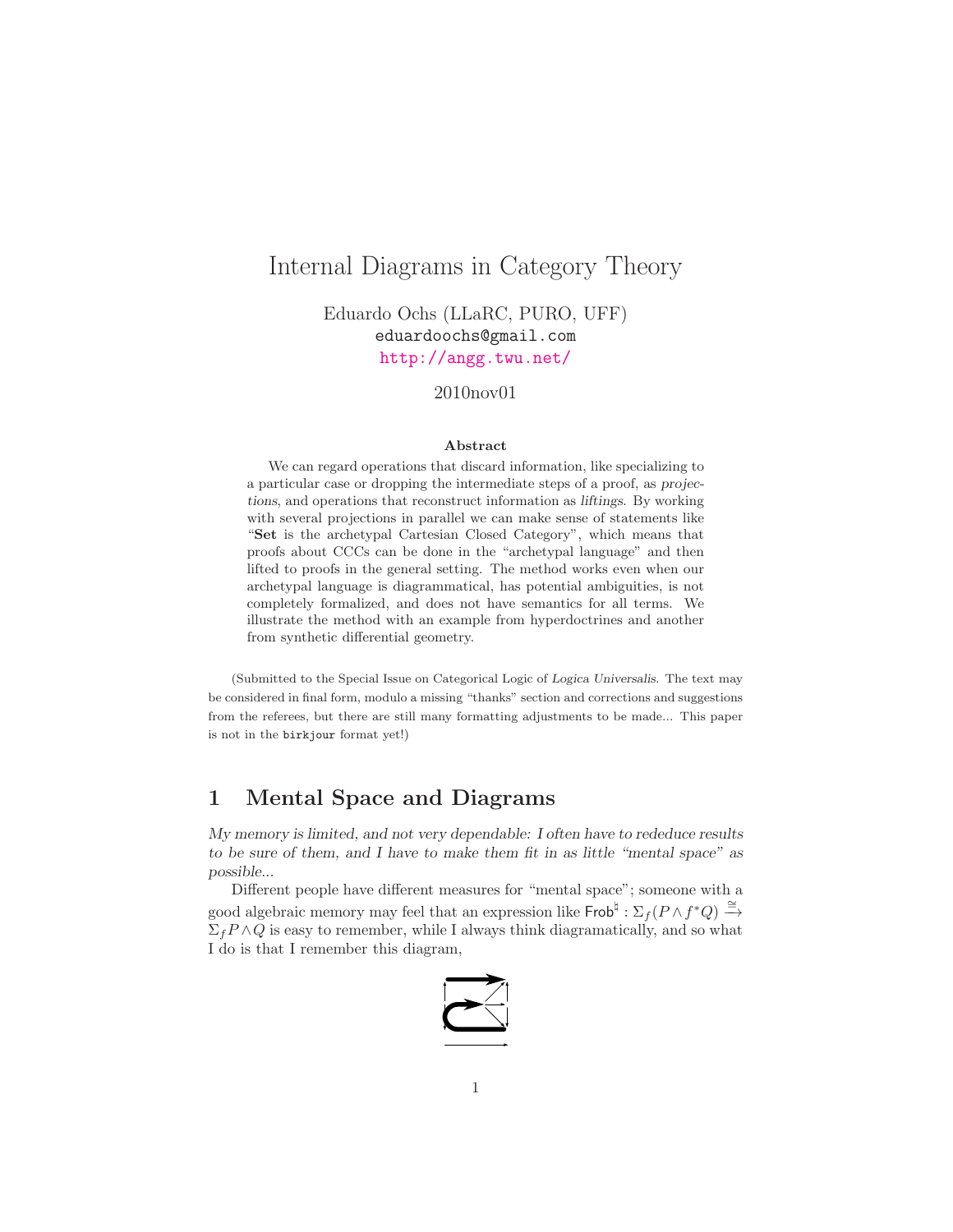and I reconstruct the formula from it.

I cannot yet define precisely what it is to "think diagramatically", but for the purposes of this paper a loose definition — or rather, a set of concepts and techniques for diagrammatical thinking, plus non-trivial consequences of "thinking" in that way — shall do. I will resort to a narrative device: *I will speak as from a semi-fictional "I" who thinks as diagramatically as possible, and who always uses diagrams as a help for his bad algebraic thinking.*

### <span id="page-1-0"></span>2 Projections and Liftings

Take the concept of "projection", from the realm of covering spaces or from Linear Algebra. A projection map discards information — coordinates, maybe — and may collapse objects that were originally distinct.

I try to organize my diagrams to make the projection arrows — most of them, at least  $-$  go down. Figure  $[2-100-99]$  is an example.

*Specialization* acts like a projection. Look at the top arrow in Fig. 1: except for the choice of a particular value for  $n$ , we have only lost information. *Discarding intermediate steps*, as in the bottom arrow, is a kind of *erasing*, and erasings are evidently projections.

$$
2^{n+1} - 2^n = 2^{1+n} - 2^n
$$
  
= 2 \cdot 2^n - 1 \cdot 2^n  
= (2 - 1) \cdot 2^n  
  
\n
$$
\sqrt{2^{100} - 2^{99}} = 2^{1+99} - 2^{99}
$$
  
= 2 \cdot 2^{99} - 1 \cdot 2^{99}  
= (2 - 1) \cdot 2^{99}  
= 2^{99}  
  
\n2^{100} - 2^{99} = 2^{99}

Figure [2-100-99]

The opposite of *to project* is *to lift*; projecting is easy, lifting is hard. A projection map,  $p : E \to B$ , may have any number of preimages for a point b in the base space — one, many, none —, and, to make things worse, we will often be interested in very specific cases where we are somehow able to recognize whether a given lifting is "good" or not  $-$  for example, we may be looking for the "right" generalization for  $2^{100} - 2^{99} = 2^{99}$  —, but where we are unable to define exactly what a "good lifting" is.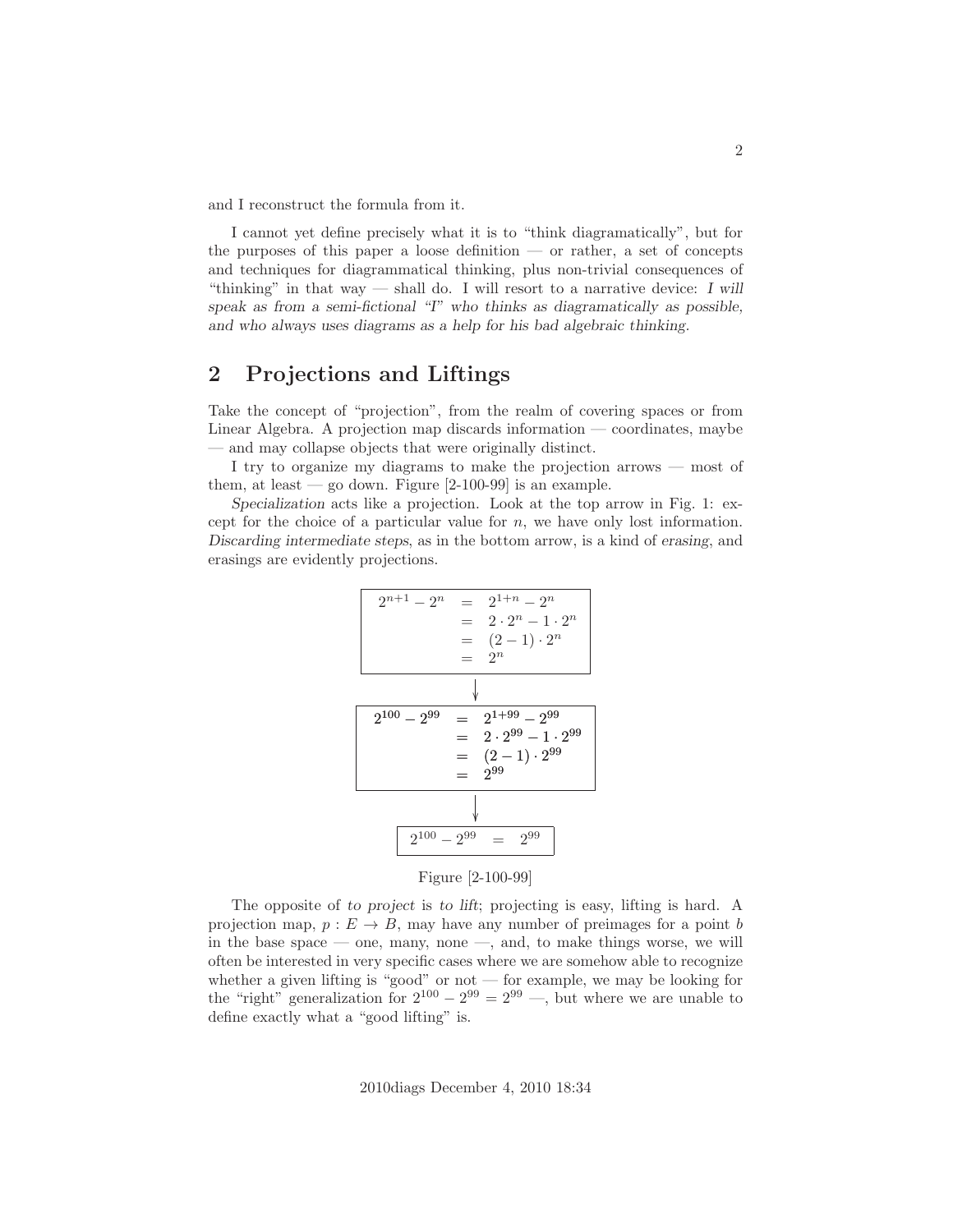### 3 Downcased Types

Suppose that we have a point  $p \in A \times B$  and a function  $f : B \to C$ . There is a single "obvious" way to build a point of C starting from this data. It is "obvious" because we have a search method that finds it; it is related to proof search (*via* the Curry-Howard isomorphism). Here's how it works, briefly and informally.

A point  $p \in A \times B$  is a pair made of an 'a' and a 'b'. If we allow "long names" for variables we can replace the 'p' by another name, that reflects its type more closely; so let's rename 'p' to 'a, b'. Similarly, an  $f : B \to C$  is an operation that takes each 'b' to a 'c', so let's rename 'f' to ' $b \mapsto c'$ . Now, with this new notation, we are looking for an operation that takes an  $(a, b)$  and a  $b \mapsto c'$  and produces a term that "deserves the name" 'c'. We start at the tree in the lower right rectangle in Figure [Two], and we want to arrive at the tree in the lower left; both trees have the same shape, and by relating them we will see that the term corresponding to c is  $f(\pi)p$ . Note that in this new language — "Downcased Types" — we have no syntactical distinction between variables and non-atomic terms.



Figure [Two]

All the solid arrows in Figure [Two] are erasings. The dashed arrows are "uppercasings" when we go rightwards, "downcasings" when we go to the left;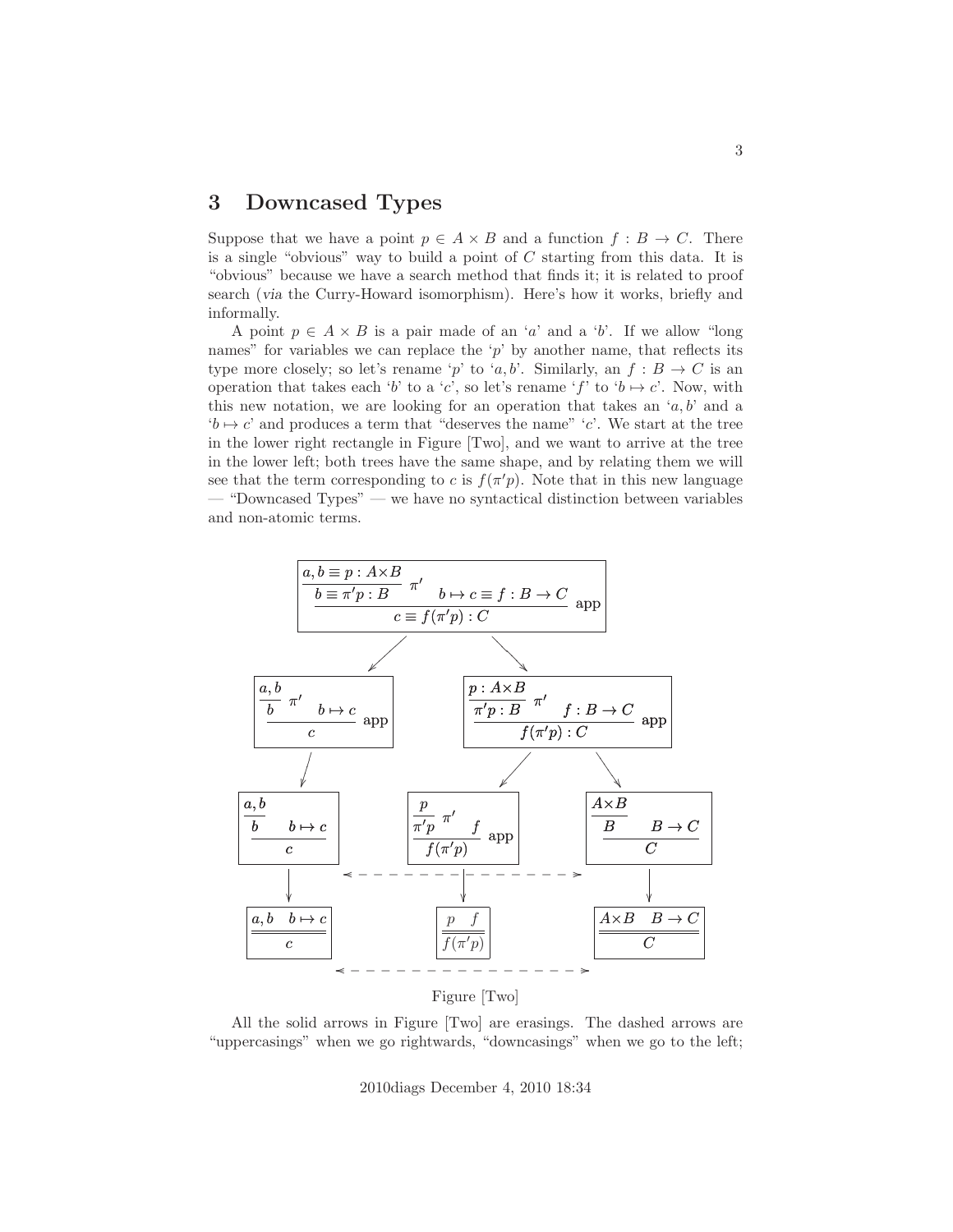note that ' $\times$ ' is downcased to ',', and ' $\rightarrow$ ' is downcased to ' $\mapsto$ '. If we start at the lower left and we move right through the dashed arrow, we get the types of the (three) objects involved; what we still need to do from there is a kind of "term inference"...

"Type inference" is very well-known, and polymorphic languages like Haskell and ML implement algorithms for it; "term inference", on the other hand, is rarely mentioned in the literature, but techniques like parametricity ([\[Wad89\]](#page-29-0), [\[BJP10\]](#page-27-0)) provide useful meta-theorems about properties that all possible inferrable terms must obey. It would be lovely if these techniques could do term inference for us, algorithmically — but they can't, so when we need to infer terms we usually do the work by hand.

As term inference is hard, let's turn our attention to something easier, and looser. "Inference" carries the connotation of something that can be done algorithmically, without any previous knowledge of the result. We will focus on the process of "reconstructing" the desired term,  $c \equiv f(\pi'p)$ , from the downcased tree in the lower left of Figure [Two]. A "reconstruction" may need hints to be completed, and may depend on making the right choices at some points, motivated by unformalizable bits of common sense, or by intuition, hindsight, or by vague rememberances, by a sense of good style, or whatever else. A "reconstruction" is the result of an *incomplete* algorithm (or a "method", rather than an "algorithm"); when we perfect a method for reconstruction, and finish filling up all its gaps, it becomes an "inference algorithm".

For our purposes, "reconstruction" will be enough — and real "inference" will be close to impossible.

### <span id="page-3-0"></span>4 The Dictionary

The downcased notation has to be used with care, as it doesn't come with any built-in devices to protect us from ambiguities. For example, we could have tried to find a term "deserving the name" ' $a, a \mapsto a, a'$  — and there are four different ones!...

One way to avoid this problem is to consider that the downcased "names" are just that, *names*, and that we have a *dictionary* that associates to each name its *meaning*.

In the case of  $\lambda$ -calculus, a dictionary relating each downcased name to its meaning can be extracted from a derivation tree (if all the rule names are present), and the derivation tree can be reconstructed from its associated dictionary. For example,

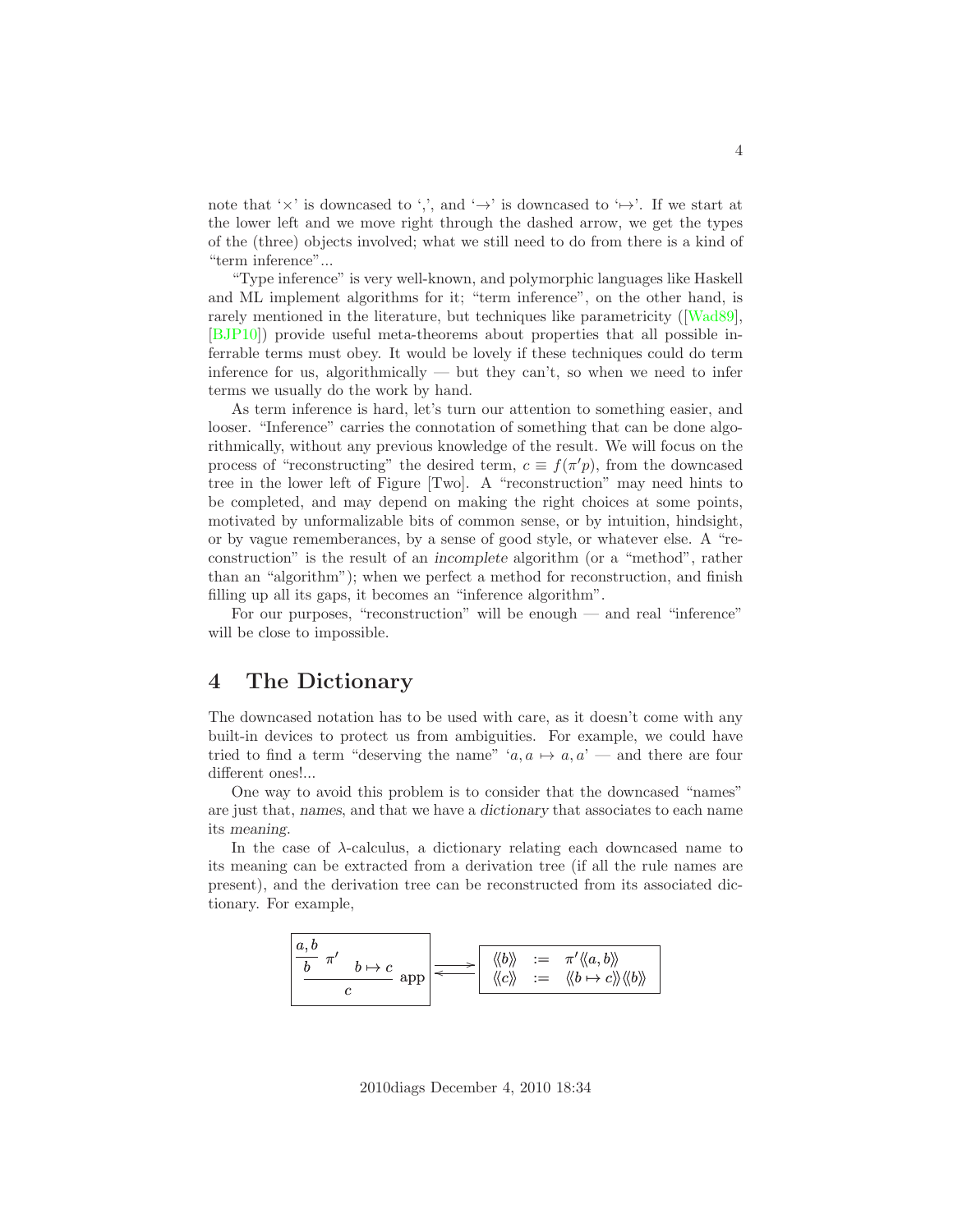and if we add to that dictionary the entries

$$
\begin{array}{rcl}\n\langle\!\langle a,b\rangle\!\rangle & := & p \\
\langle\!\langle b \mapsto c\rangle\!\rangle & := & f\n\end{array}
$$

then we can reconstruct the tree

$$
\frac{\frac{p}{\pi'p} \pi' }{f(\pi'p)} \text{ app}
$$

from that. Note that we use double angle brackets,  $\langle \cdot \rangle$ , to separate names from one another and to distinguish them from standard notation, and that we use '≡' to indicate change of notation — usually between downcased and standard.

### 5 Internal Diagrams

Several of the initial ideas for the system of downcased types came from attempts to formalize something that I will call "physicist's notation", and that should be familiar to most readers; I have never seen any detailed formalizations of it, though.

Suppose that we have a function  $f : \mathbb{R} \to \mathbb{R}$ , and we draw the graph of  $y = f(x)$ . Then, given points  $x_0, x_1, x_2, x'$  on the "x-axis" we have default meanings for the names  $y_0, y_1, y_2, y'$ : namely,  $y_0 := f(x_0), y' := f(x')$ , and so on. It makes sense to write  $X$  for the domain of  $f$  and  $Y$  for its codomain, and if we draw the "internal diagram" (as in  $[LS97]$ , p.14) of the map f, we get this:



Note that for each name like  $x_2$  of a point in the x-axis (the "space of 'x's", X) we have chosen a similar name for a point in the y-axis (the "space of 'y's", Y). We will call the implicit operation on names the *syntactical action* of the function  $f \equiv x \mapsto y$ ; in the case above, the syntactical action replaced the 'x' of each original name into a 'y', and kept all the "decorations" unchanged. The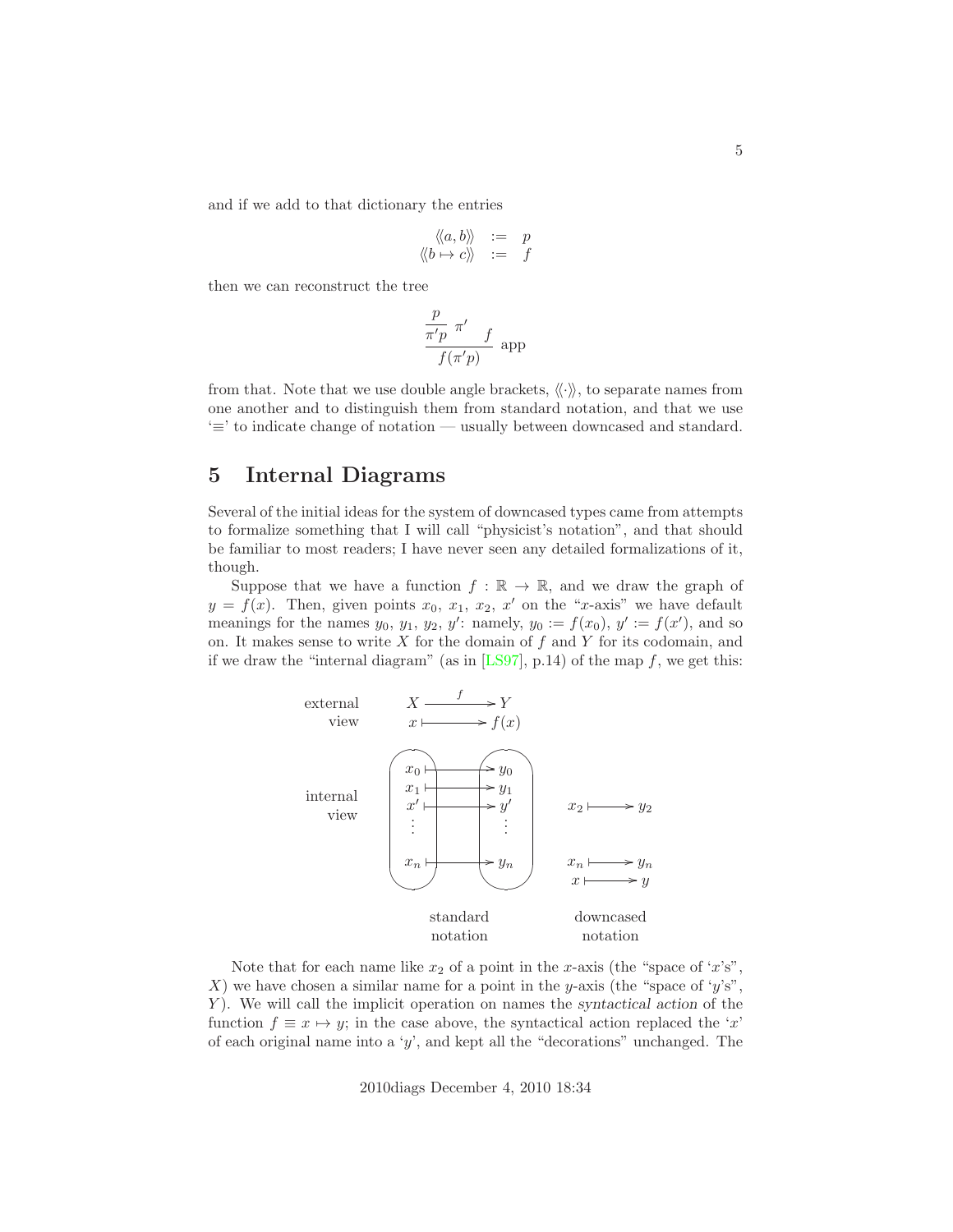syntactical action does not need to be defined for all possible names of points in  $X$  — in fact, we restrict ourself to "good" names of points in X exactly to make the syntactical action easier to describe.

Now let's take a function less abstract:  $\sqrt{\cdot} : \mathbb{N} \to \mathbb{R}$ . Its action is implicit in its name  $(\sqrt[n]{\cdot \sqrt{n}})$ , and if we examine its internal diagram,



we may conclude that it should be possible to use ' $n \mapsto \sqrt{n}$ ' as its name; or even  $'2 \mapsto \sqrt{2'}$  — "the function that takes 2 to  $\sqrt{2}$ , for every value of '2'"...

As the reader may have guessed, there is no clear separation between what are "good names" and "bad names" for an object; instead we have a murky line. We have just seen in the first example that ' $x_0$ ', ' $x'$ ', etc, can all be downcasings for  $'X'$ , and maybe the  $'1'$  in second example, if taken as a name, should be uppercaseable both as  $\mathbb N$  and as  $\mathbb R$ ... The trick is all in our use of the dictionary: we *can* define the meaning of ' $n \mapsto \sqrt{n}$ ' to be  $\sqrt{\cdot} : \mathbb{N} \to \mathbb{R}$ , and, if we feel that  $\#^!_{\S}$  is a good name for the square root, we can define it to stand for the square root too...

### 6 Parallel Notations

We are using two notations — downcased and standard — in parallel; it is possible to use more. One way to visualize what is going on is to think in terms of computer interfaces. Imagine a user inspecting huge data structures by displaying them on a computer screen in several forms — he can toggle switches that control what gets shown and what is omitted.

The downcased notation of the previous sections is *my* compromise between *my* intuition and a formalization. Suppose that someone has created a third notation, that he claims that is much closer to *his* intuitions. He can set the controls to display only his favorite notation, as in the left side of the diagram below; or he can display all together at the same time  $-$  as at the top.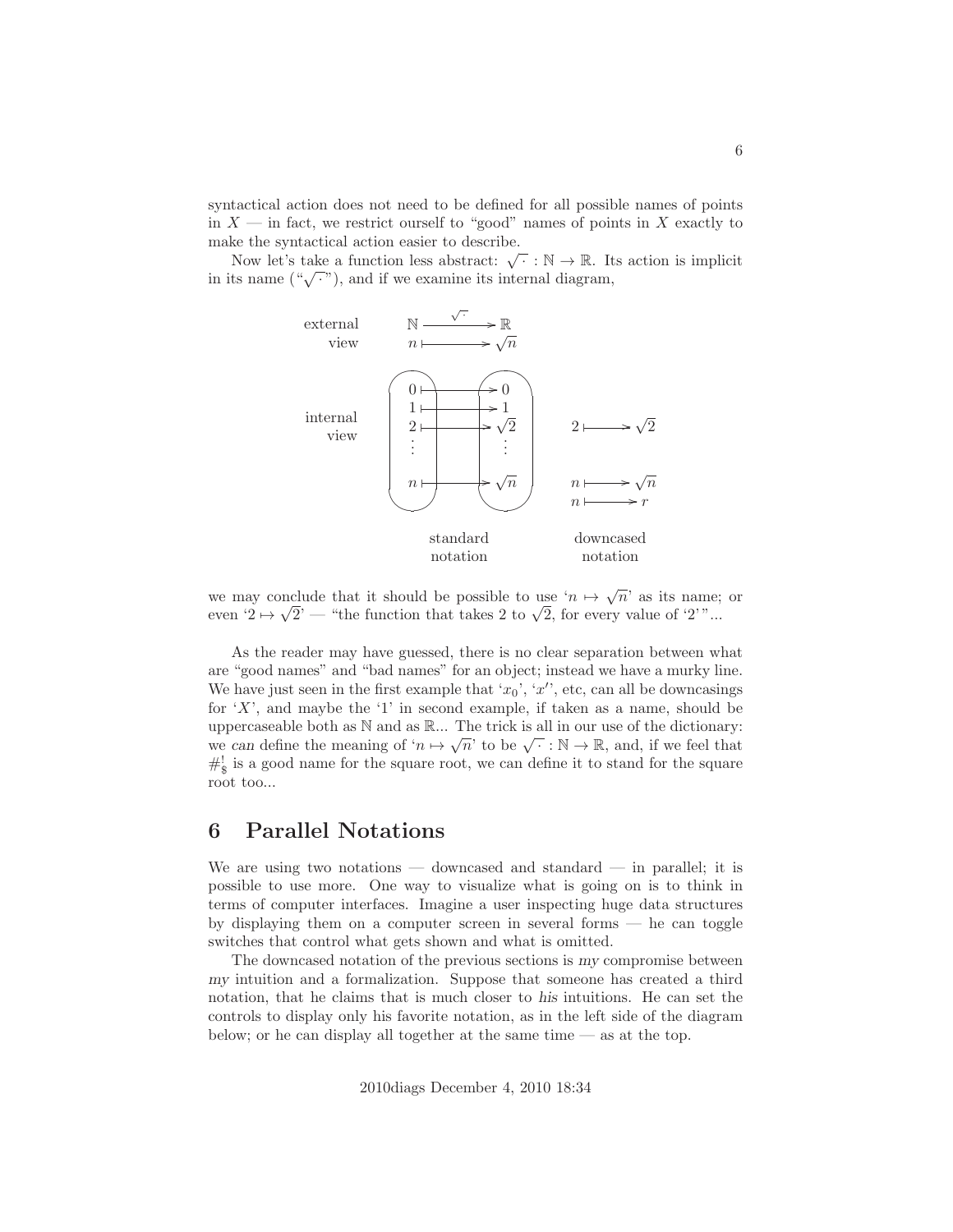

Figure [screens]

Working with three parallel notations is similar to working with two.

At this point our two notations, downcased and standard, generate trees with exactly the same shapes; in the next section we will begin to compare diagrams done in different notations, but the same shapes; and starting on section [12](#page-14-0) the parallelism will be looser  $-$  there will be correspondences between trees and dictionaries, on one side, and "strictly 2-dimensional" categorical diagrams, on another. In all cases it is convenient to work in a "projected view", yet pretend that we are in the situation with total information — that the rest of the information "is there", but hidden.

### 7 Functors

Fix a set A. It induces a functor  $(A \times)$ , that takes each set B to  $A \times B$  and each function  $f : B \to C$  to a function  $(A \times) f : A \times B \to A \times C$ . Let's use the subscripts '0' and '1' to distinguish the two actions of a functor:  $(A \times)$ <sub>0</sub> is its action on objects (sets, in this case),  $(A \times)$ <sub>1</sub> is its action on morphisms (i.e., on functions).

It is quite common in the literature of Category Theory to see things like: "let  $(A \times)$ : Set  $\rightarrow$  Set the functor that takes each set B to  $A \times B$ ". The action on morphisms is not described — it is "obvious", and it is left to the reader to discover. The reader should apply a kind of search algorithm to find it. Which algorithm is this?

Let's downcase this problem. The action on objects takes each "space of 'b's" to a "space of 'a, b's"; its syntactical action is to prepend an 'a,'. The action on morphisms takes each  $b \mapsto c$  to an  $a, b \mapsto a, c$  – i.e., the syntactical action on morphisms consists of applying the syntactical action on objects to both the domain and the codomain. *This is a general pattern:* in all functors the two syntactical actions will be related in this way.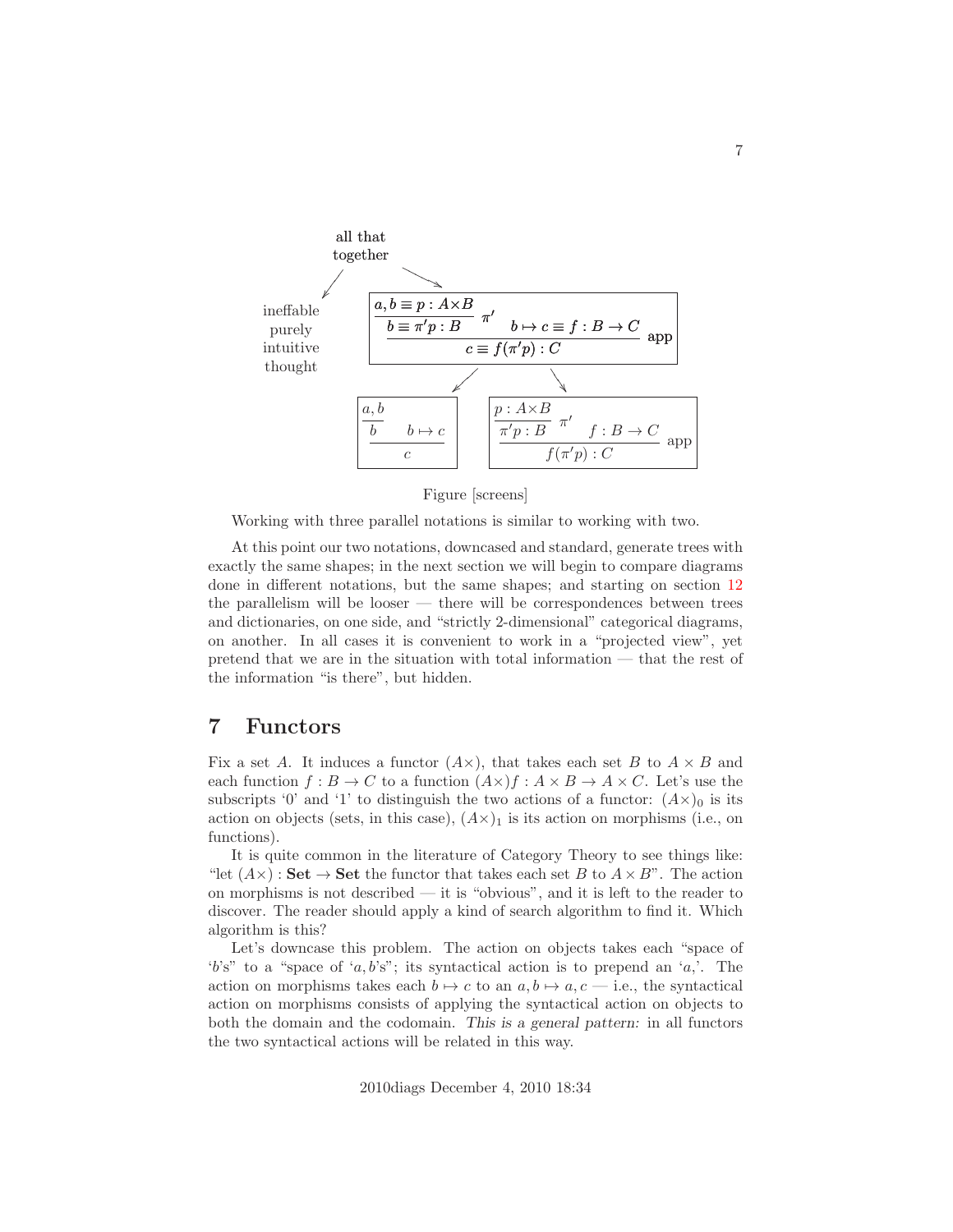

The diagram is very similar to the ones in the previous section, but there the blobs were sets and they had points; now the blobs — which we are no longer drawing — are categories, that have objects, and between these objects we may have *morphisms*. Also, the downcasing is changing the notation more than before, and we are downcasing the ' $\mapsto$ 's that were functor actions as ' $\Rightarrow$ '... the ' $\Rightarrow$ ' is to remind us that: 1) something non-obvious is going on — points of B are not being taken to points of  $A \times B$ , instead the whole set B was fed into  $(A\times)_{0}$ , and we got back  $A \times B$  —, and 2) that ' $b \Rightarrow a, b$ ' is *two* actions.

So, we know just the "name" of the action on morphisms of this functor. How do we reconstruct its "meaning"? The answer is obtained by liftings:



We find that  $(A\times)f := \lambda p:A \times B.\langle \pi p, f(\pi' p)\rangle$ .

### 8 Natural Transformations

Now fix two sets, A and A', and a map  $\alpha : A \to A'$ . We have natural constructions for functors  $(A \times)$  and  $(A' \times)$ , and, besides that, a natural transformation ("NT", from now on),  $(\alpha \times)$ , going from  $(A \times)$  to  $(A' \times)$ . An NT has a *single* action, that takes *objects* to *morphisms*.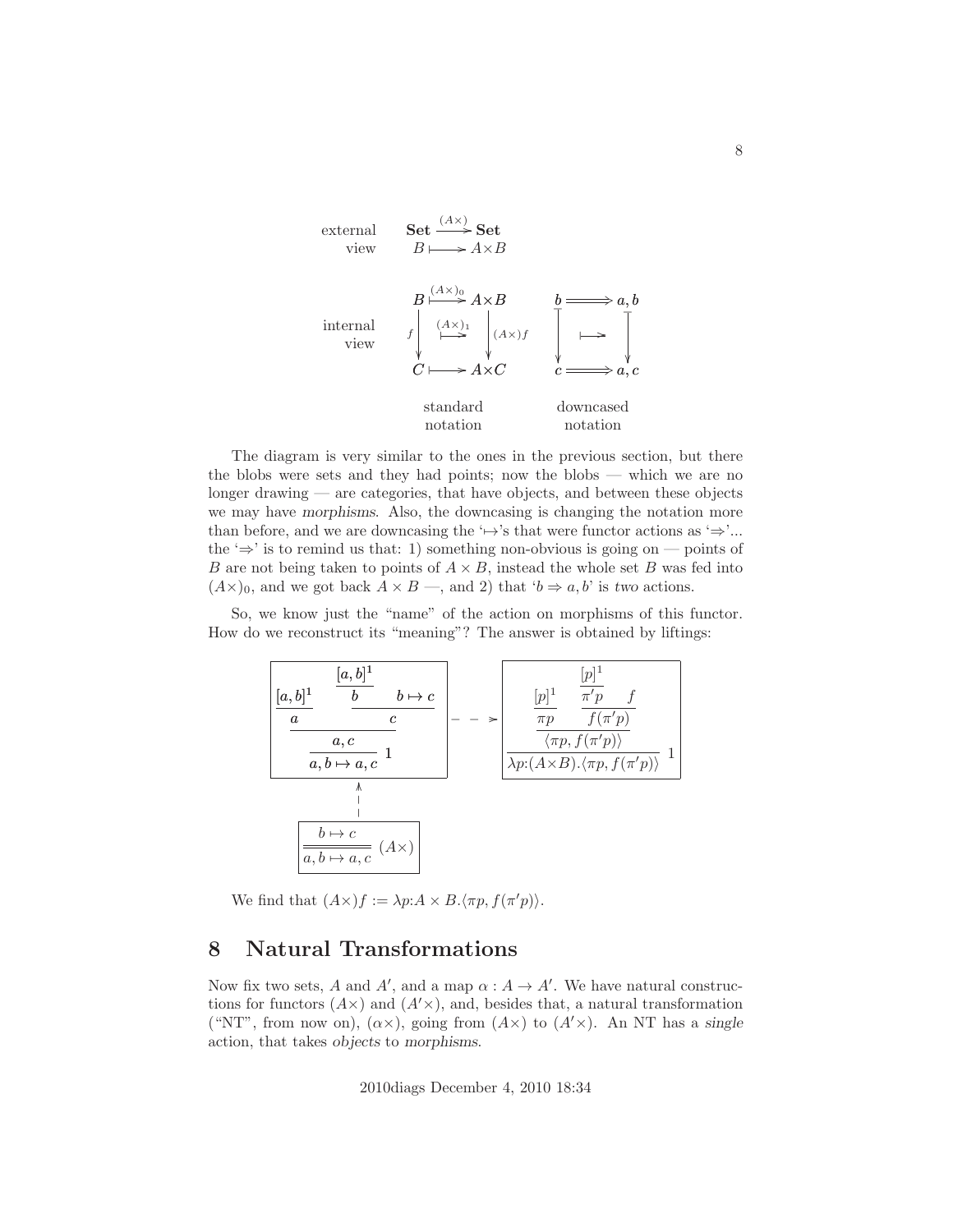We will need a convention. if  $X$  and  $Y$  are objects of a category  $C$ , then both  $f: X \to Y$  and  $X \stackrel{f}{\to} Y$  will denote a morphism, but  $X \to Y$  denotes the full hom-set  $\text{Hom}_{\mathbf{C}}(X, Y)$ . With that convention, if  $F, G : \mathbf{A} \to \mathbf{B}$  are functors and  $T: F \to G$  is a NT, we can represent the internal view of T as:

$$
A \mapsto (FA \stackrel{TA}{\to} GA).
$$

Let's take the convention up one level:  $A \rightarrow (FA \stackrel{TA}{\rightarrow} GA)$  will denote a specific NT, but  $A \rightarrow (FA \rightarrow GA)$  will mean the class of all NTs from F to G; and we downcase  $\leftrightarrow$  as  $\leftrightarrow$ . Diagrammatically:



We know the "syntactical action" of  $(\alpha \times)$ : it is  $B \mapsto (A \times B \overset{\alpha \times B}{\to} A' \times B)$  in standard notation,  $b \stackrel{\bullet}{\rightarrow} (a, b \mapsto a', b)$  after downcasing. To obtain a "meaning" for that we can apply the same procedure as in the previous section; we discover that  $\alpha \times B := \lambda p : A \times B \langle f(\pi p), \pi' p \rangle$ .

Now let's look at the notations for the general case. Let  $F, G : A \to B$  be functors, and  $T: F \to G$  be an NT between them. Everything is similar, but we need a way to downcase the objects  $FA$  and  $GA...$  a good choice is as ' $a^F$ ' and  $a<sup>G</sup>$  – because the idea of "an  $a<sup>F</sup>$ " suggests nothing at all, and so it reminds us that the functors  $F$  and  $G$  may be abstract.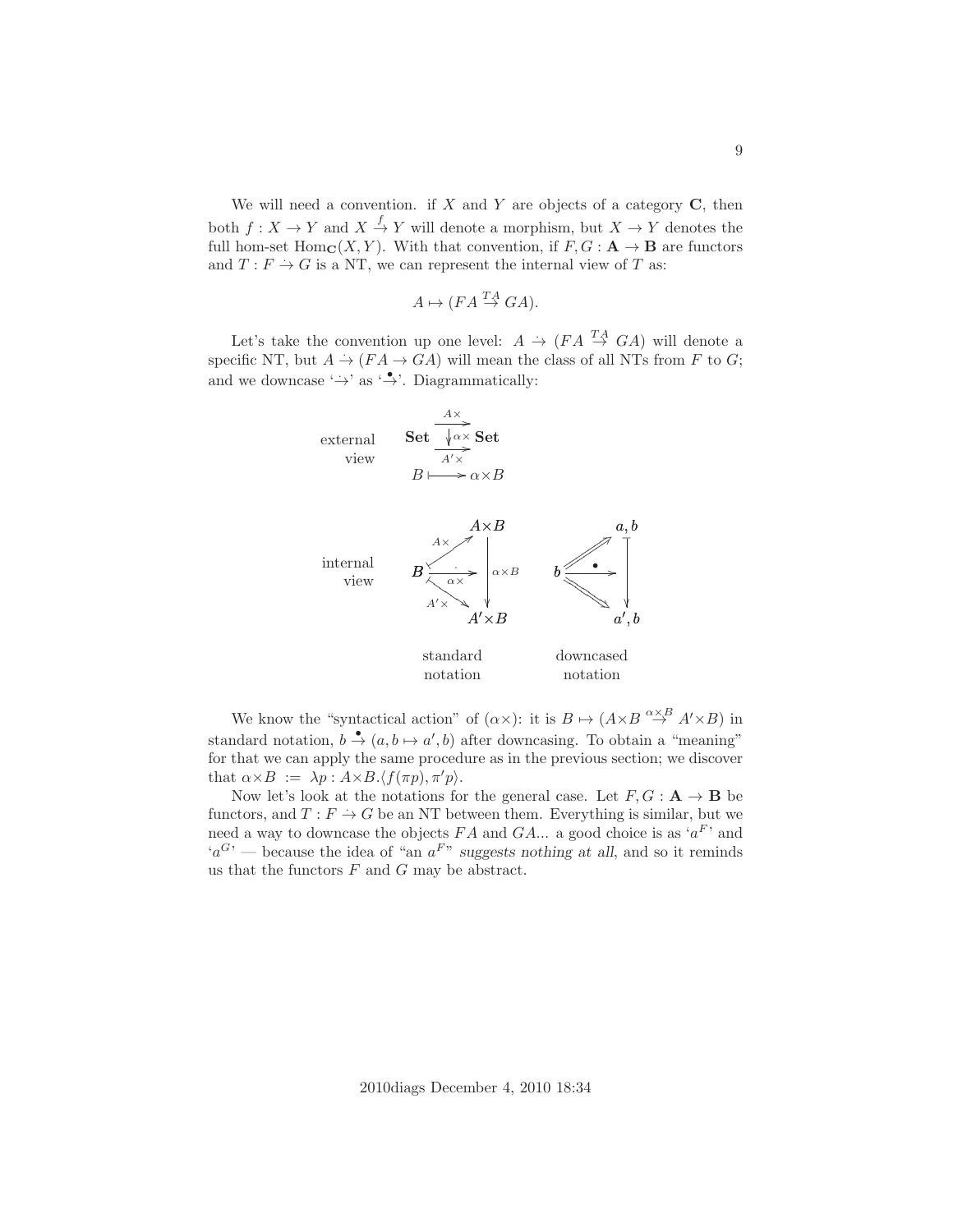

We often have to deal with categories whose objects don't have any reasonable notion of "elements". If our **B** is a category like that, then  $a^F \mapsto a^G$  will be a name for a morphism, but the names ' $a^F$ ' and ' $a^G$ ' "will not have semantics" — our dictionary will not attribute any meanings to them. See  $[Kr\ddot{o}07]$ , especially its sections 3.3.4.4 and 5.3.2.1, for a discussion; our downcased notation is, in a sense, "a language for diagram chasing".

## <span id="page-9-0"></span>9 Adjunctions

Fix an object B of Set, and let's write  $B \to C$  for  $C^B$ . Then we have a functor  $(B\rightarrow)$ : Set  $\rightarrow$  Set, whose syntactical action is  $C \rightarrow (B\rightarrow C)$ , in standard notation, and  $c \Rightarrow b \mapsto c$  after downcasing. This functor is right adjoint to  $(\times B)$ : Set  $\rightarrow$  Set, and we will represent the adjunction diagrammatically as:



The two transpositions, cur and uncur, are natural transformations with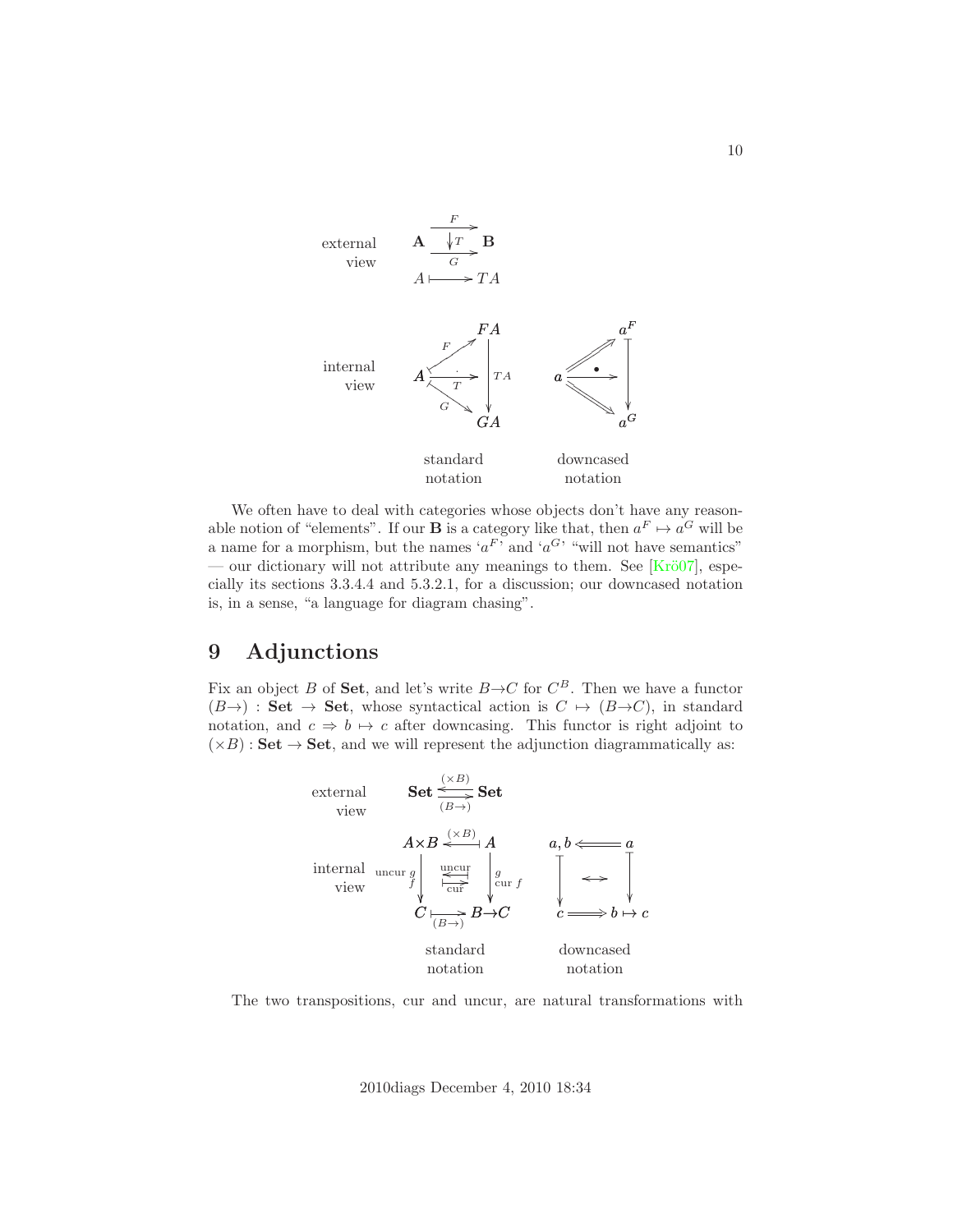actions:

$$
(A^{\mathrm{op}}, C) \mapsto ((A \times B \xrightarrow{f} C) \mapsto (A \xrightarrow{\mathrm{cur}} (B \to C)))
$$
  

$$
(A^{\mathrm{op}}, C) \mapsto ((A \xrightarrow{g} (B \to C)) \mapsto (A \times B \xrightarrow{\mathrm{uncur}} C))
$$

where  $A^{\rm op}$  is an object of  $\mathbf{Set}^{\rm op}$ , and  $(A^{\rm op}, C)$  is an object of  $\mathbf{Set}^{\rm op} \times \mathbf{Set}$ .

The notation in the general case is similar. An adjunction  $L \dashv R$  is represented diagrammatically as:



We will usually draw  $L$  as going left,  $R$  as going right, and call the transpositions ' $\nvdash$ ' and ' $\not\parallel$ '.

Just as a functor is two actions plus two properties — namely, that the action on morphisms respects identities and composition —, a natural isomorphism can be thought as two NTs going in opposite directions, plus the assurance that their composites are identities; the downcased squares for the  $(\times B)$  +  $(B\rightarrow)$ and  $L \dashv R$  adjunctions in the diagrams above can be considered as being (twodimensional) downcased names themselves, having the same meaning as their "linearized" versions,

$$
(a^{\rm op}; c) \xrightarrow{\bullet} ((a, b \mapsto c) \leftrightarrow (a \mapsto (b \mapsto c)))
$$
  

$$
(a^{\rm op}; b) \xrightarrow{\bullet} ((a^L \mapsto c) \leftrightarrow (a \mapsto b^R))
$$

and those meanings can either be the 6-uples

$$
(\mathbf{Set}, \mathbf{Set}, (\times B), (B\rightarrow), \text{uncur}, \text{cur})
$$
  

$$
(\mathbf{A}, \mathbf{B}, L, R, \flat, \sharp)
$$

or longer tuples including, say, the properties and the unit and the counit of the adjunction. The possibility of changing some definitions while keeping the notations the same will be very important in [\[Och11\]](#page-28-2), where that will be used to "project out" from the definitions all components which involve equalities of morphisms, keeping only the constructions.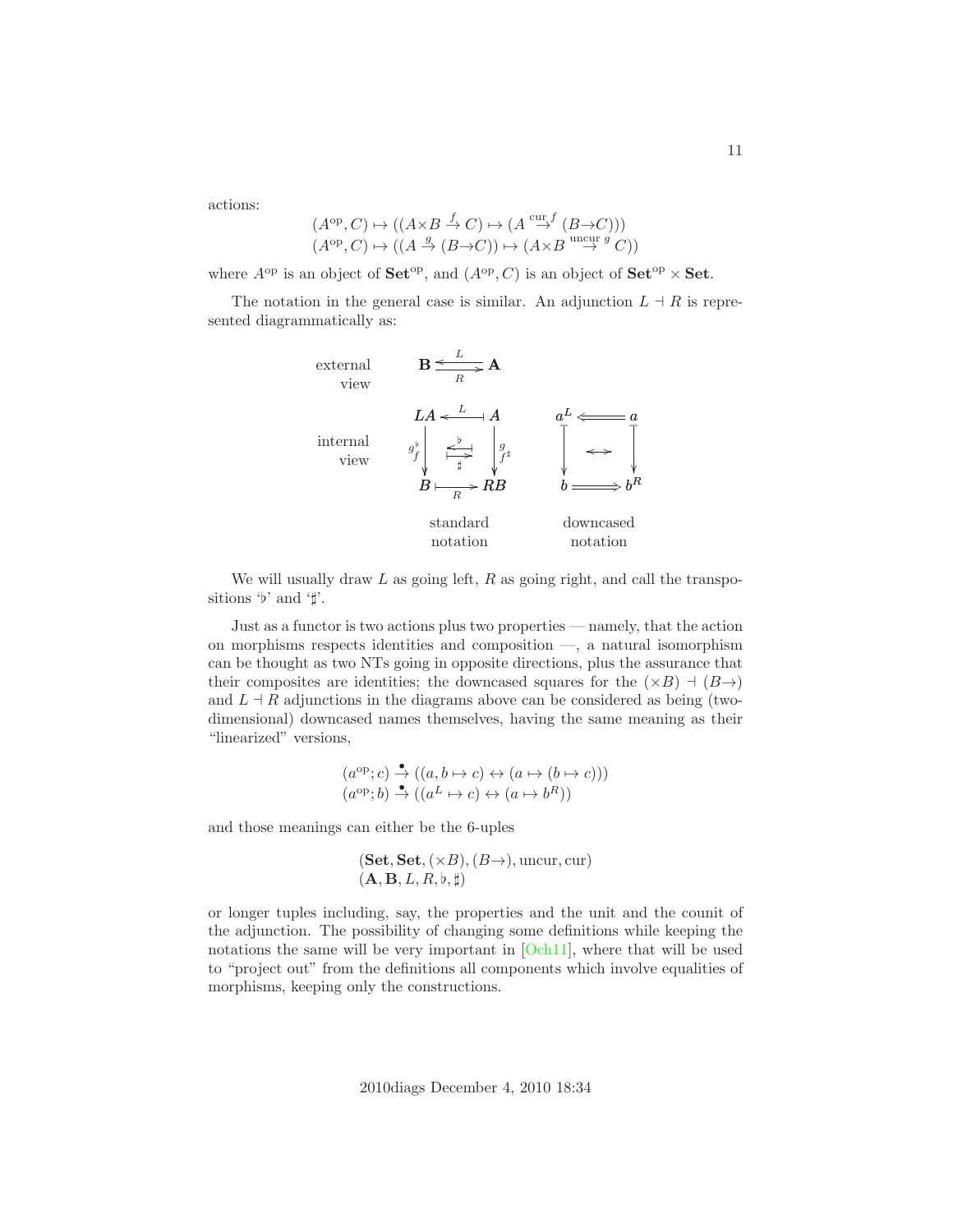#### <span id="page-11-0"></span>10 Transmission

A good way to understand how *reconstruction* works is to think on a simpler, more extreme case. When I reconstruct something that I have half-forgotten, I do have vague memories about it... how do they act? On the other hand, if I am reconstructing something that I have received from someone else in an *incomplete*, but *reconstructible*, form, then the vague memories are out of the picture.

Consider the following diagram, which describes, in a simplistic way, how a theorem  $T$ , discovered by an author  $A$  and published in a paper  $P$ , is read and understood by a reader  $R$ . In the diagram the time flows to the left, and knowledge flows (roughly) downwards.

$$
A_0 \longrightarrow A_2
$$
  
\n
$$
T_1 \longrightarrow T_2
$$
  
\n
$$
T_3
$$
  
\n
$$
T'_0 \longrightarrow T'_1
$$
  
\n
$$
R_0 \longrightarrow R_1
$$

The theorem was discovered in the form  $T_1$ , but in order to make it transmissible the author changed it a bit, and it became  $T_2$ , then  $T_3$  in written form, which was what got published. The author was also slightly transformed in the process, and at the time of the publication he had become  $A_2$ .

That particular theorem was difficult to state, so the reader  $R_0$  started by understanding just parts of its statement; let's call that preliminary object understood by our reader a "statement with holes". Then, through weeks of study, more and more of the theorem's statement, and of the proof of the theorem (let's use the term "theorem" to refer to both the statement and the proof), became clear to R, up to the point where the object in R's mind has become  $T_1'$ , which no longer has any holes; all gaps have been filled, the statement is now clearly a consequence of its proof, and our reader  $R$ , who at this point has become a slightly different person,  $R_1$ , now has even some *intuition* about the theorem (whatever that means)...

Our reader R has *reconstructed*, in his mind, the author A's theorem, from what was published in the paper  $P$ . R's task was harder than the task I face when I try to reconstruct a theorem that at some point I knew  $-$  if I review all that I have studied before, I *should* be able to fill up all my gaps, but R has no guarantee that just by looking in the literature he will be able to find all the missing knowledge he needs... even though we *expect* published papers to be clear enough, and complete enough.

The process of reconstruction performed by R *ought* to be considered an algorithm — even though we know that what R did to understand the paper  $P$ was, at best, a "method". Let's see why, by examining an ideal case.

Suppose that the A wanted to be clear, that he was lucid in his choice of exposition, and that the paper  $P$  was submitted to a journal with no space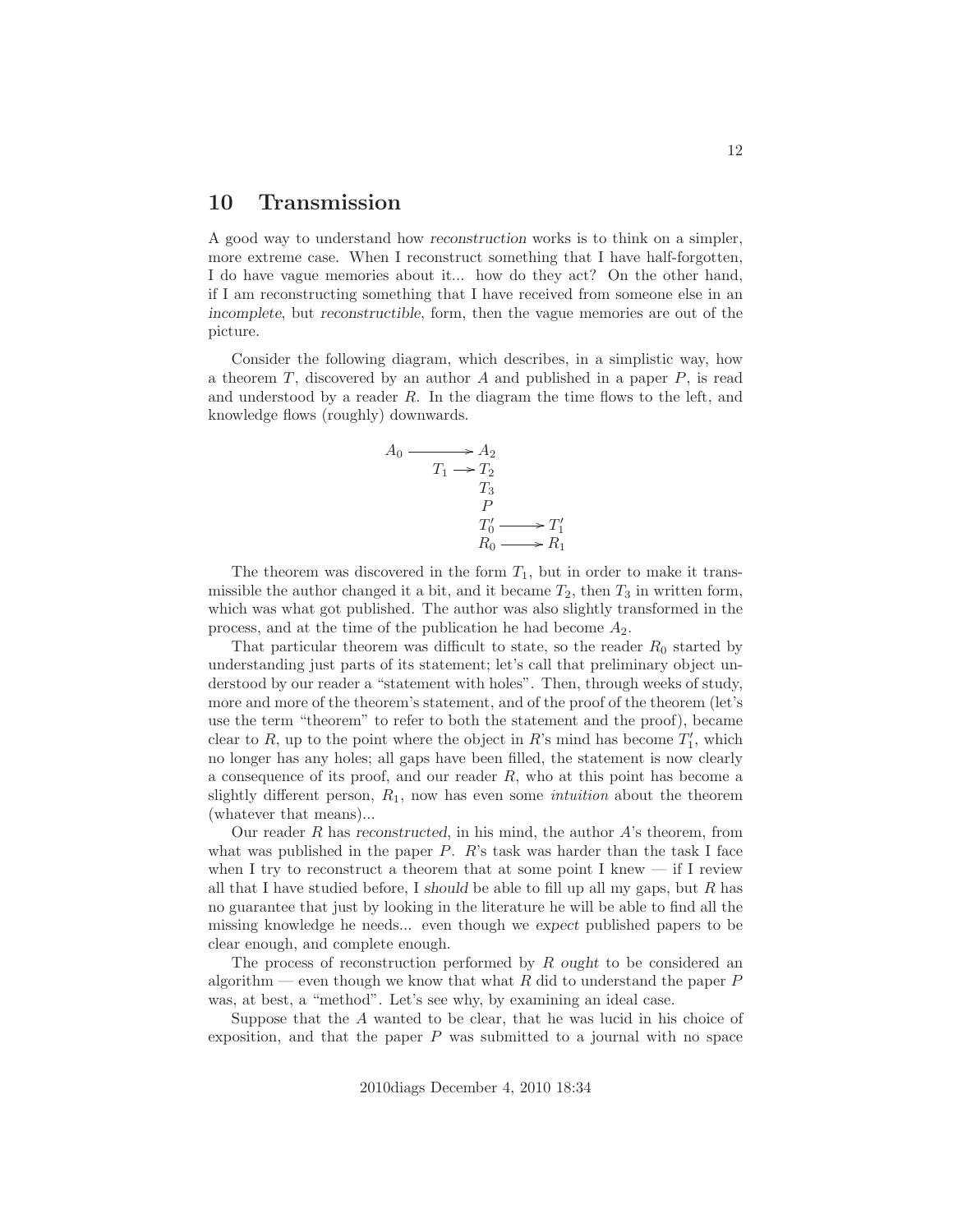constraints. So A, and also his editors and referees, *want* the paper P to be as readable as possible. The reader  $R_0$  receives the paper P being aware that the theorem  $T_3$  in it should be readable, and starts to devote his time to understand  $T_3$ . After a few weeks R succeeds.

*What did the reader* R *do?* And what did A and the journal's editors do to be sure that A would succeed in his task?

When  $R$  checks the paper's details and fills up the gaps his process is akin to *proof search*, and thus a kind of *lifting*... What R does is too complex to be formalizable as an "algorithm"; yet the author and the editors are aware of what their intended readers are expected to be able to do, and they added to the paper enough "hints" to let the readers succeed — so the reader performs a "proof search with hints". There are algorithms that do proof searches with hints, so let's commit an abuse of language here and take the analogy with algorithms seriously: the reader  $R$  is performing a proof search with hints, and A provided enough hints in the paper  $P$  to be sure that, given  $P$  as input, the reader R will check its theorems completing all the missing details, then stop.

Let's now suppose that both  $A$  and  $R$  are people whose thinking is mostly diagrammatical, like the semi-fictional "me". How does does  $R$  (re)construct in his mind some "intuition" about the theorems? The theorem  $T_3$  was published in algebraic form, so part of  $R$ 's task — and he needs to do this to be able to fill the logical gaps — is to find the diagrams to let him reason about the paper; another part of his task is to work out the details in the paper's examples; for that he needs to take his "general" diagrams and apply them to particular cases; this is *specialization*, as in Section [2.](#page-1-0) What we call "intuition" should comprise the ability to specialize, plus a lot more.

### 11 Intuition

When  $R$  finally understands the paper  $P$  he would have developed some "intuitions" about the theorem  $T$ . His intuitions may or may not be the same as A's, so let's name them differently:  $I_A$  for the author's intuitions,  $I_R$  for the reader's.

Instead of taking the easy way and saying that "it is impossible to talk about what mathematical intuition is", we will improvise a simple model that will let us talk about *some aspects* of having intuition about a theorem. Let's suppose that that theorem  $T$  says that when the hypotheses  $H_1$  and  $H_2$  hold, then the conclusion  $C_2$  also does; and the proof of T is made of two lemmas,  $L_1$  and  $L_2$ , and structured like this:

$$
\frac{H_1}{C_1} L_1 H_2 L_2
$$
  

$$
C_2 L_2
$$

so the stronger theorem  $H_1 \wedge H_2 \vdash C_1 \wedge C_2$  is also true. Note that the tree above represents  $T_1'$ , not  $T_3$ ;  $T_3$  was written in a "linear", "algebraic" way, to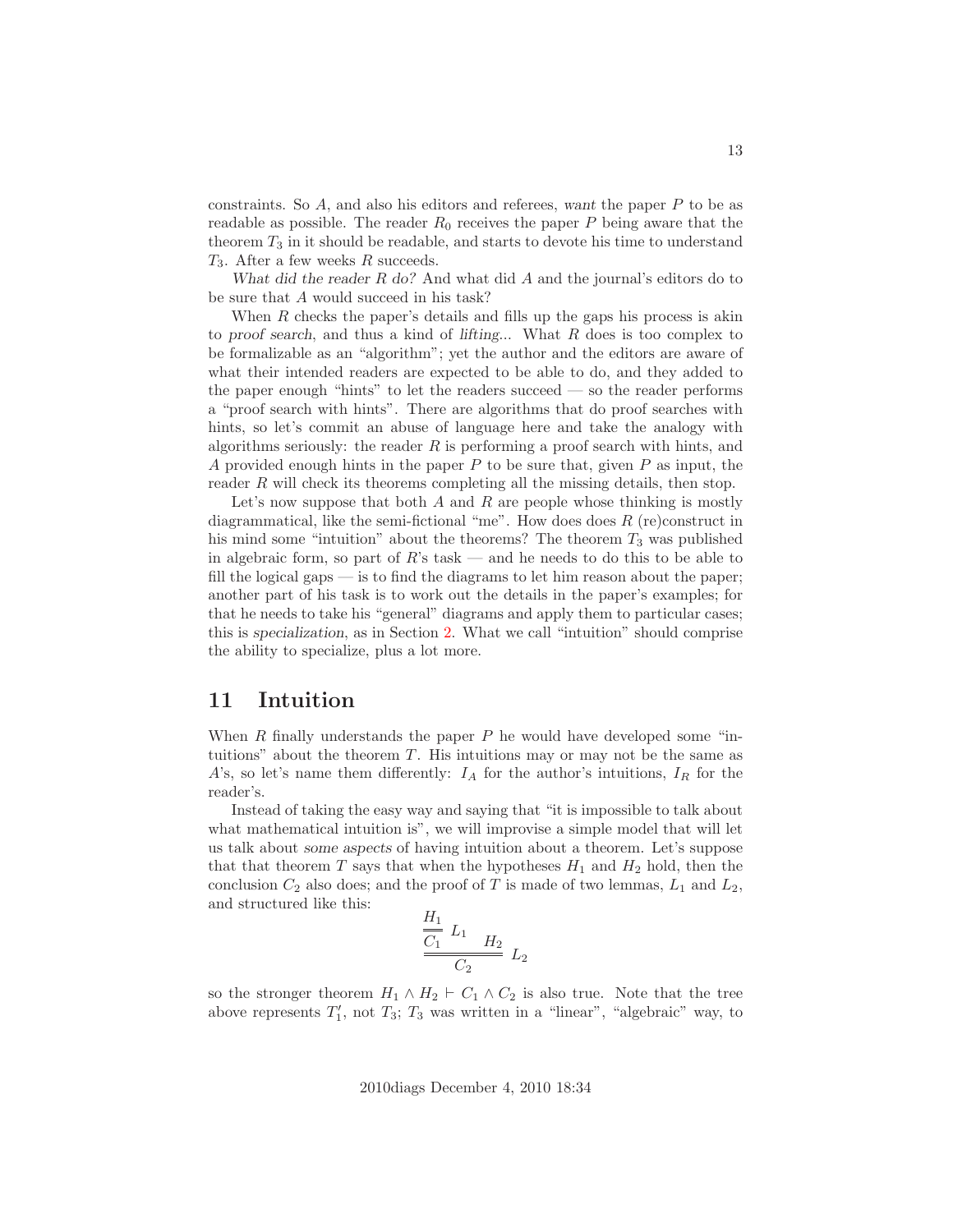comply with the usual mathematical practice, even though both  $A$  and  $R$  tend to think diagrammatically.

The reader  $R_1$  is able to do several things with  $T_1'$ ; most of them can be understood diagrammatically, as movements through parts of the diagram below. Let's use the following convention (that will hold for this diagram only): a double bar with the name of a lemma at its right will stand for *all the steps in the lemma* — they are known, but are not visible —, while a double bar without a label will mean a situation where the intermediate steps are not known at that moment, and will have to be reconstructed.



The center box is a sketch of the full proof, and the small box below it is the statement of the full theorem. If the reader  $R_1$  remembers any of those, he can reconstruct the other one by projecting or lifting through (5). The box at the top is the full proof, and  $R_1$  can reconstruct it by completing the sketch of the proof, lifting through (2).

One day  $R_1$  decides to present the theorem to some colleagues. He assigns a temporal order to the lemmas: "Lemma  $L_1$  has to be presented first". Its statement and its proof are obtained by projecting through (1) and (4). Note that (1) is a case of *zooming in* into a part of the proof.

 $R_1$  is also able to use the theorem. He can apply it to a particular case, projecting through (3) and (6) or just through (3) (compare that with the arrow (3) in Figure [Fib]). He can also reuse the *structure* of parts of the proof, but changing the theorem in deeper ways (e.g., in the Curry-Howard isomorphism); this is not shown above.

We will pretend that "having intuition about a theorem" means having the abilities discussed above: remembering parts, reconstructing, zooming out, zooming it, temporal order, transmission, specializing, reusing the structure.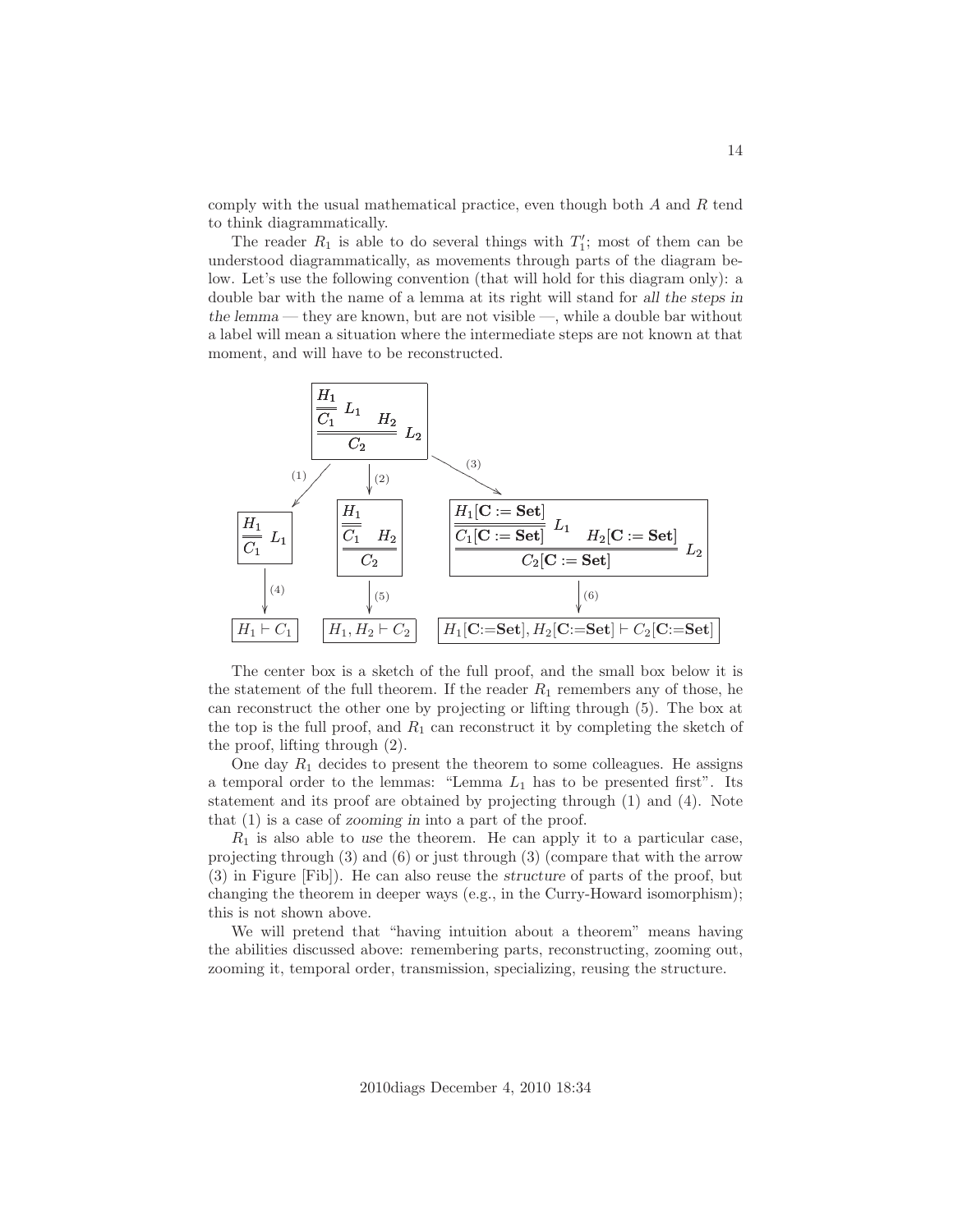#### <span id="page-14-0"></span>12 Hyperdoctrines

Let's take the *beginning* of the definition of a hyperdoctrine ([\[Law69\]](#page-28-3), [\[Law70\]](#page-28-4), [\[See83\]](#page-29-1), [\[Tay86\]](#page-29-2), [\[Jac99\]](#page-28-5)). A hyperdoctrine is a cloven fibration  $p : \mathbb{E} \to \mathbb{B}$ , where the "base category"  $\mathbb B$  has finite products and each fiber  $\mathbb E_B$  is cartesian closed, plus for each morphism  $f : A \to B$  in  $\mathbb B$  adjoints  $\Sigma_f \dashv f^* \dashv \Pi_f$  for the change-of-base functor f ∗ , *plus more structure*; but let's skip the "plus more structure" part for the moment — we will describe that extra structure briefly at the end of this section, and the full details can be found at [\[Och11\]](#page-28-2) and [Och<sub>10</sub>].

It turns out that this definition *generalizes* a familiar object: the "codomain fibration", Cod :  $Set^{\rightarrow} \rightarrow Set$  — that we will abbreviate as Pred — is a hyperdoctrine. Actually Pred can be considered to be the *archetypical* hyperdoctrine, in a sense that can be made precise; we will return to "generalizations" and "archetypes" in Section [15.](#page-22-0)

An object P of  $\text{Set}^{\rightarrow}$  is a monic:  $P \equiv (A' \rightarrowtail A)$ . A morphism  $P \rightarrow Q$  in Set<sup> $\rightarrow$ </sup>, where  $Q \equiv (B' \rightarrow B)$ , is a pair of arrows  $(f' : A' \rightarrow B', f : A \rightarrow B)$ making the obvious square commute. The projection functor Cod takes  $P \equiv$  $(A' \rightarrowtail A)$  to A and  $(f', f) : P \rightarrow Q$  to f.

A monic with codomain  $A$ ,  $(A' \rightarrow A)$ , is said to be a *subobject* of A. In Set we have *canonical subobjects* — the ones whose maps are inclusions and we can think of them as being *predicates* over sets. We will have a special shorthand for predicates: instead of writing, for example,

$$
\{ (x, y) \in X \times Y \mid P(x, y) \} \hookrightarrow X \times Y
$$

we will write just:

 $\{x, y \mid Pxy\}$ 

The double bar in '{ $x, y \parallel Pxy$ }' is to remind us that this is two objects, plus a map; and we write the ' $\rightarrow$ ' as ' $\rightarrow$ ' when we want to stress that the map is an inclusion.

We will draw objects of E above their projections, and we'll usually omit the projection arrows. We will downcase a predicate like  $\{x, y \mid Pxy\}$  in diagrams as just ' $P(x, y)$ ' — the 'x, y' part can be recovered by looking down.

Let's focus on what happens in Pred. For a map  $f : A \rightarrow B$  in B, the change-of-base functor  $f^*$  takes each predicate  $\{b \mid P(b)\}$  over B to a predicate  ${ a \mid P(f(a)) }$  over A. When f is a projection map, like  $\pi : X \times Y \to X$ , the adjoints  $\Sigma_{\pi}$  and  $\Pi_{\pi}$  "are" ∃y and  $\forall y$ ; when f is the "diagonal" map  $\Delta : B \rightarrow$  $B \times B$  or the "dependent diagonal"  $\delta : A \times B \to A \times B \times B$ , the adjoints "are" the operations 'b=b' $\wedge$ ' and 'b=b'  $\supset'$ . This is not hard to believe if we start with the right examples, and we check first the particular cases and then generalize. Take  $X = \{0, 1, 2, 3, 4\}, Y = \{3, 4\}, A = \{0\}, B = \{0, 1, 2, 3\}, \$ and let's use a positional notation for predicates: we will write  $\{x, y \mid x \ge y\}$  as  $\substack{00001 \\ 00011}$ , i.e.:

$$
\{\n\begin{array}{ccc}\n(4,4), & \downarrow \{(0,4), (1,4), (2,4), (3,4), (4,4), \\
(3,3), (4,3)\}\n\end{array}\n\rightarrow\n\begin{array}{ccc}\n\{(0,4), (1,4), (2,4), (3,4), (4,4), \\
(0,3), (1,3), (2,3), (3,3), (4,3)\}\n\end{array}
$$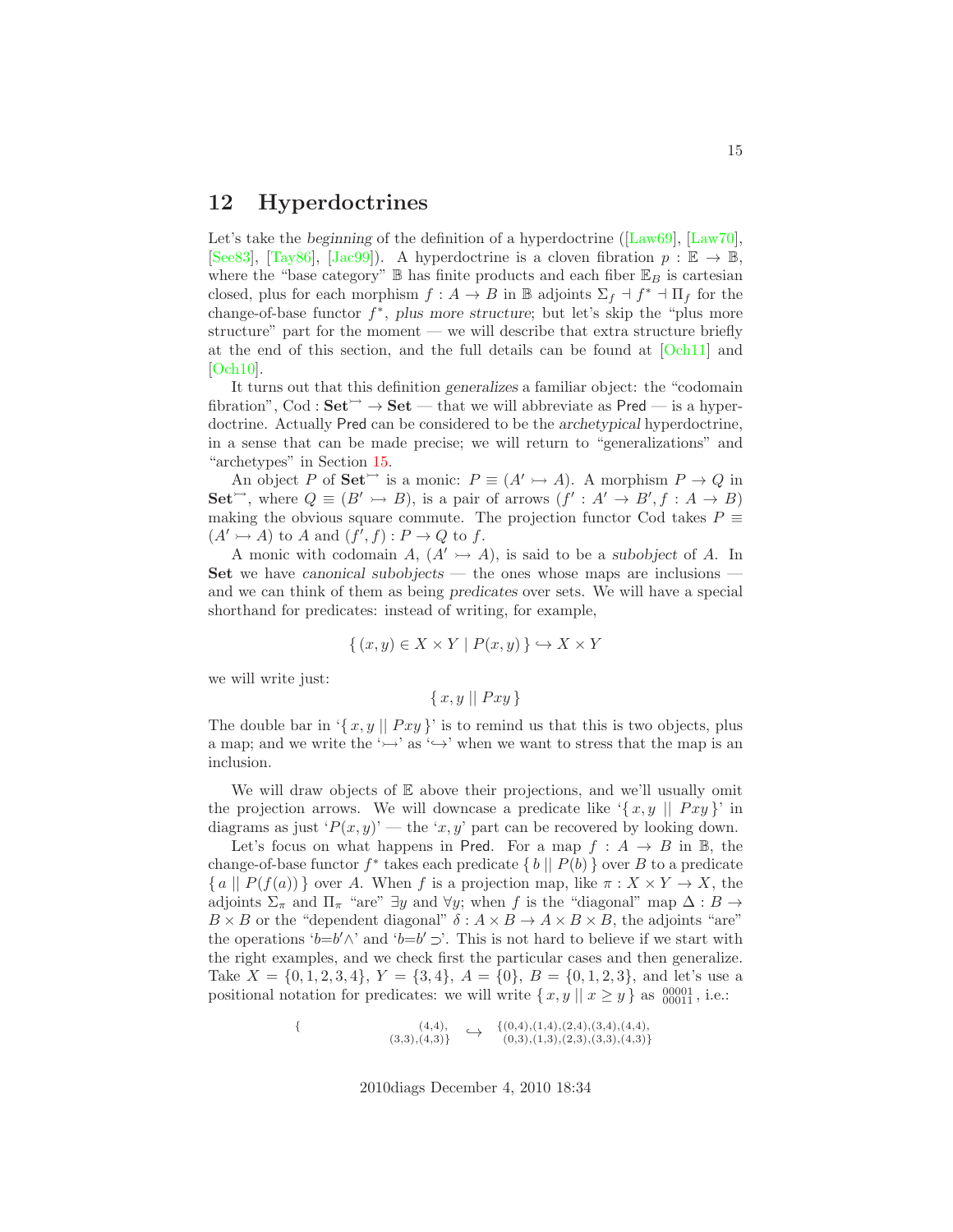In the two diagrams below the left side shows the abstract view, the right side shows a very particular case, and in the middle, in downcased notation, we see how these change-of-base functors and their adjoints act on arbitrary predicates.



Each arrow  $\leftrightarrow$  above stands for two transpositions, one in each direction. Let's establish another convention:  $P \to f^*Q$  is an hom-set, but  $P \vdash f^*Q$  is (the name of) a morphism — we have  $P \vdash f^*Q : P \to f^*Q$ . With that convention we can write the transpositions rules (cf. the "mate rules" in  $[Jac99]$ ) as:

$$
Q \vdash \Pi_{\pi} R
$$
  
\n
$$
\pi^* Q \vdash R
$$
  
\n
$$
\pi^* Q \vdash R
$$
  
\n
$$
\pi^* Q \vdash R
$$
  
\n
$$
\pi^* Q \vdash R
$$
  
\n
$$
\pi^* Q \vdash R
$$
  
\n
$$
\pi^* Q \vdash R
$$
  
\n
$$
\pi^* Q \vdash R
$$
  
\n
$$
\pi^* Q \vdash R
$$
  
\n
$$
\pi^* Q \vdash R
$$
  
\n
$$
\pi^* Q \vdash R
$$
  
\n
$$
\pi^* Q \vdash R
$$
  
\n
$$
\pi^* Q \vdash R
$$
  
\n
$$
\pi^* Q \vdash R
$$
  
\n
$$
\pi^* Q \vdash R
$$
  
\n
$$
\pi^* Q \vdash R
$$
  
\n
$$
\pi^* Q \vdash R
$$
  
\n
$$
\pi^* Q \vdash R
$$
  
\n
$$
\pi^* Q \vdash R
$$

Note that '⊢' has different meanings in standard and in downcased notations. We will only use '⊢' to refer to vertical morphisms.

It turns out that it is possible to *define* the adjoints  $\Sigma_f \dashv f^* \dashv \Pi_f$ , for an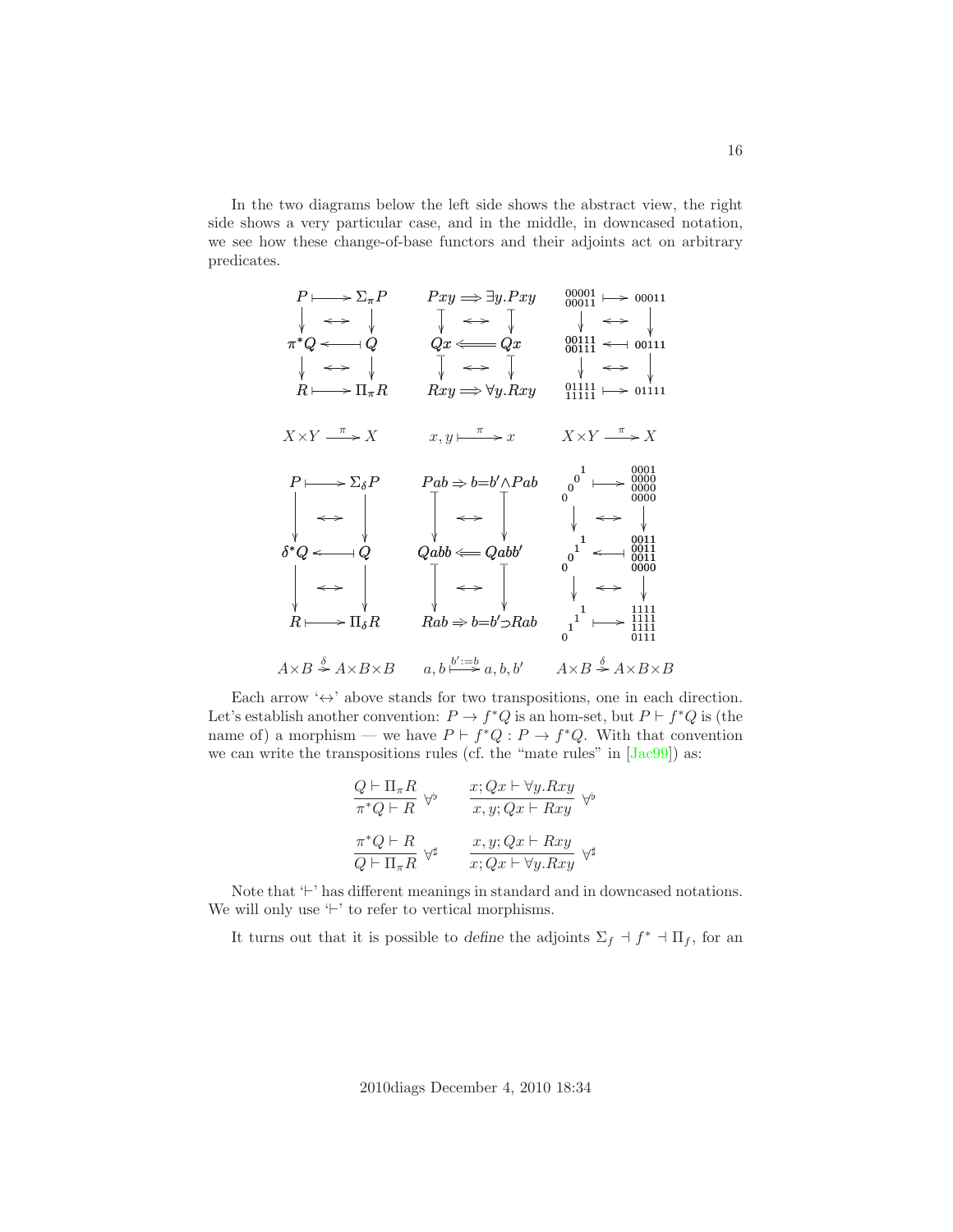arbitrary  $f: A \to B$ , from  $f^*, \Sigma_{\pi}, \Pi_{\pi}, \Sigma_{\delta}, \Pi_{\delta}$ : in Pred,

$$
\{a \mid P(a)\} \mapsto \{b \mid \exists a.f(a)=b \land P(a)\}
$$
\n
$$
\iff \qquad \downarrow
$$
\n
$$
\{a \mid Q(f(a))\} \longleftarrow \{b \mid Q(b)\}
$$
\n
$$
\downarrow \iff \qquad \downarrow
$$
\n
$$
\{a \mid R(a)\} \mapsto \{b \mid \forall a.f(a)=b \supset R(a)\}
$$
\n
$$
A \xrightarrow{f} B
$$

The transpositions and the functor actions implicit in the adjunction diagram above can be expressed as derived rules. The proof is hard (see [\[See83\]](#page-29-1)); we will see how to understand it diagrammatically in [\[Och11\]](#page-28-2).

What really matters here is: how were the diagrams above obtained? Look at the figure below; it shows some of the projections involved.

We start with the definition in English, at the top. By representing it diagrammatically (projection (1)) we lose the subtleties of the English language — see [\[Fre76\]](#page-28-7) and [\[FS90\]](#page-28-8) for a diagrammatic notation in which at least the quantifiers are preserved — but we add positional notation. The projections (3) and (4) are specializations: we take  $\mathbb{E} := \mathbf{Set}^{\hookrightarrow}$ ,  $p := \text{Cod}$ ,  $A := X \times Y$ , and so on. The arrows (2) and (5) produce internal diagrams, as in the section [9.](#page-9-0) The downcased diagrams are not shown; Figure [Fib] is a map of interesting projections, and it could have been far larger than it is.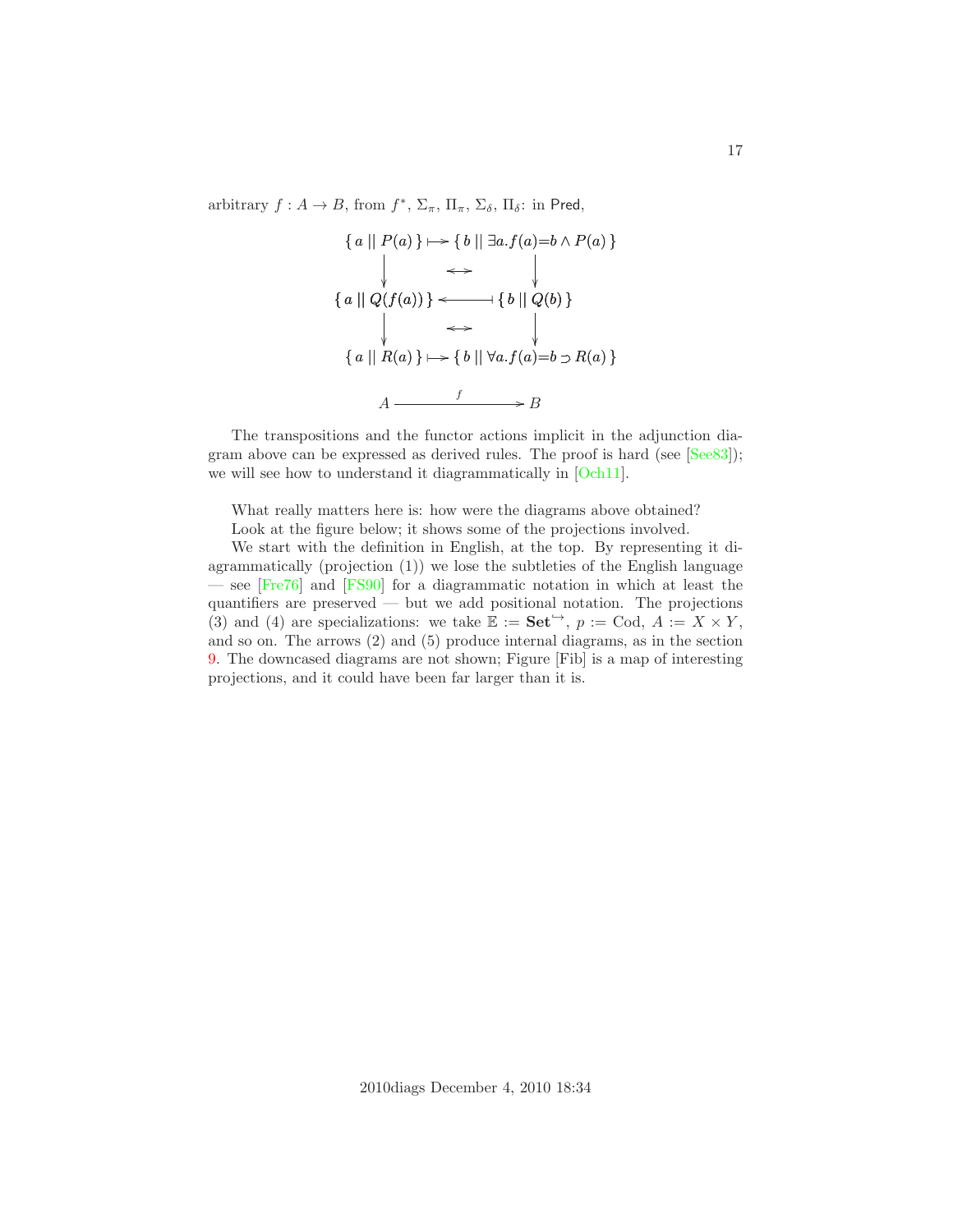

Figure [Fib]

## <span id="page-17-0"></span>13 Preservations, Frobenius, Beck-Chevalley

The complete definition of a hyperdoctrine is what we have seen in the last section, plus these *properties*:

- each  $f^*$  preserves, modulo iso, the ⊤, the ∧, and the ⊃ of each fiber;
- the Frobenius Property holds,
- the Beck-Chevalley Condition holds.

We can regard these properties as *structure*. They can all be stated in the same way: for  $f : A \to B$  in  $\mathbb B$  and for predicates P and Q over B, we have natural constructions P⊤<sup> $\natural$ </sup>, P∧<sup> $\natural$ </sup>, P⊃<sup> $\natural$ </sup>, Frob<sup> $\natural$ </sup>, that produce arrows that we want to be isos; so we establish rules <sup>P</sup>⊤, <sup>P</sup>∧, <sup>P</sup> ✁, Frob, that produce arrows going in the opposite directions of the previous ones.

$$
\frac{f: A \to B}{f^* \top_B \vdash \top_A} \mathsf{PT}^\natural \qquad \frac{f: A \to B}{\top_A \vdash f^* \top_B} \mathsf{PT}
$$
\n
$$
\frac{f \quad P \quad Q}{f^*(P \land Q) \vdash f^* P \land f^* Q} \mathsf{P} \land^\natural \qquad \frac{f \quad P \quad Q}{f^* P \land f^* Q \vdash f^*(P \land Q)} \mathsf{P} \land
$$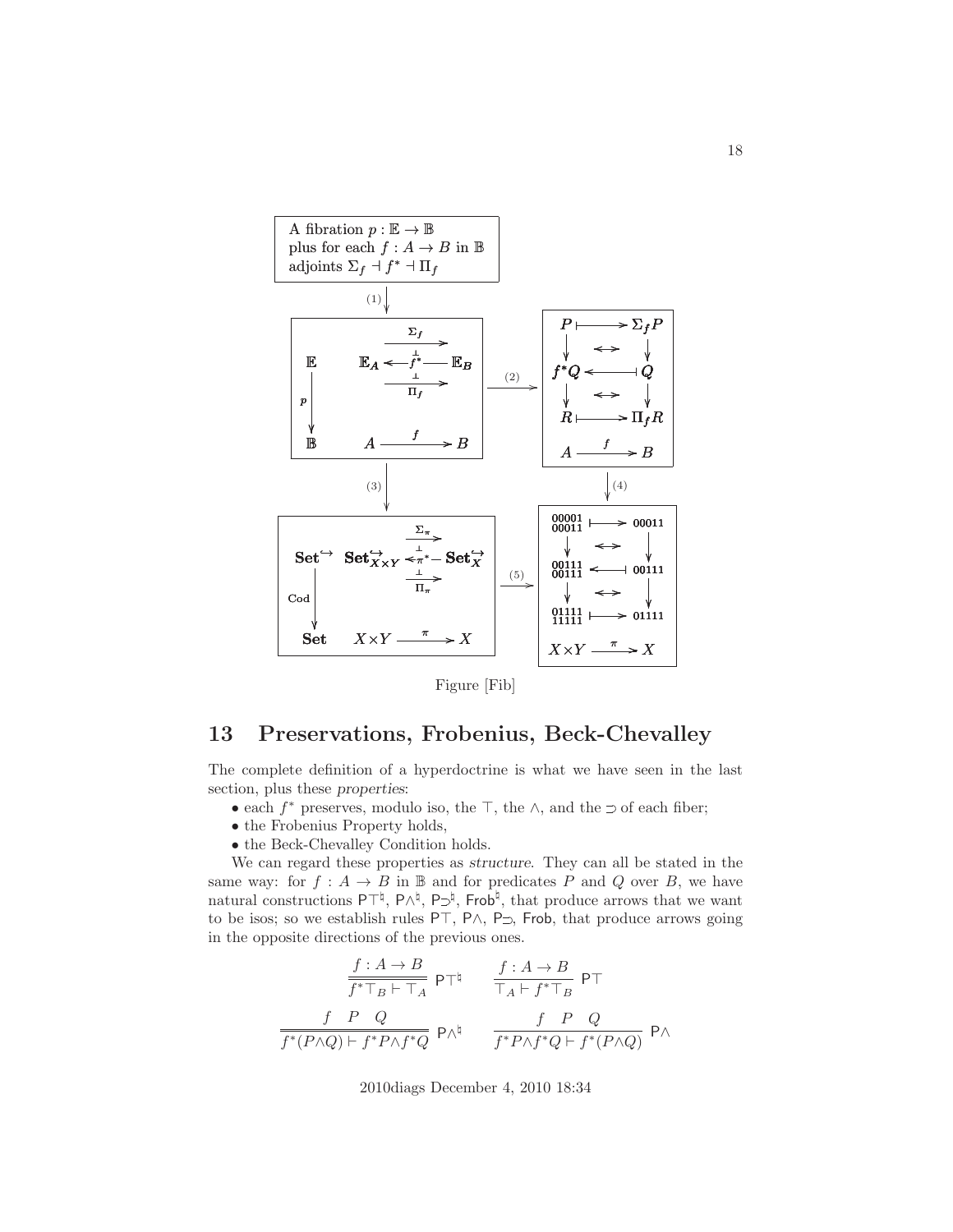$$
\begin{array}{ccccc} &f&Q&R& &f&Q&R\\ \hline f^*P\wedge f^*Q\vdash f^*(Q\supset\!\! R) &\text{$P\supset\!\!^\natural$} & &f^*(Q\supset\!\! R)\vdash f^*P\supset\!\! f^*Q &\text{$P\supset\!\!^\natural$} \\ \hline \\ \frac{f&P&Q& &f&P&Q\\ \hline \Sigma_f(P\wedge f^*Q)\vdash (\Sigma_fP)\wedge Q &\text{Frob}^\natural & & \overline{\Sigma_f(P\wedge f^*Q)\vdash (\Sigma_fP)\wedge Q} &\text{Frob} \end{array}
$$

The natural construction for the  $\mathsf{Frob}^{\natural}$  arrow is given by the diagram below. Note that it shows both  $\mathsf{Frob}^{\natural}$  (going rightwards, shortened to just ' $\natural'$ ) and  $\mathsf{Frob}$ :



Similarly to what we have done in the section [4,](#page-3-0) we can extract from the diagram above a dictionary defining some names in terms of the others; note that due to our conventions  $P \wedge f^*Q \to P$  is a hom-set, but  $P \wedge f^*Q \vdash P$  is a particular morphism, and we can treat it as a name. By expanding the definitions in  $\Sigma_f(P \wedge f^*Q) \vdash (\Sigma_f P) \wedge Q$ , we obtain a definition for the Frob<sup>†</sup> rule:

$$
\begin{array}{ccc} \frac{f & P & Q \\ \hline \Sigma_f (P \wedge f^*Q) \vdash (\Sigma_f P) \wedge Q & \text{Frob}^{\natural} & := \\ & & \frac{P}{f^*Q} \text{ c.o.b.} & P & \frac{f & Q}{f^*Q} \text{ c.o.b.} \\ \frac{P \wedge f^*Q \vdash P}{\Sigma_f (P \wedge f^*Q) \vdash \Sigma_f P} \Sigma_f & \frac{P \wedge f^*Q \vdash f^*Q}{\Sigma_f (P \wedge f^*Q) \vdash Q} \stackrel{\pi'}{\longrightarrow} \\ \frac{F \wedge f^*Q \vdash (\Sigma_f P) \wedge Q}{\Sigma_f (P \wedge f^*Q) \vdash (\Sigma_f P) \wedge Q} & \langle, \rangle \end{array}
$$

The diagram also says that the arrow generated by the Frob rule is inverse to the arrow generated by the (derived) rule  $\mathsf{Frob}^{\natural}$ . This is by a convention: in  $a \leftrightarrow$  the two arrows are the directions of an iso.

The statement of the Beck-Chevalley Condition ("BCC" from now on) is slightly more complex: it requires four arrows in B. For any commutative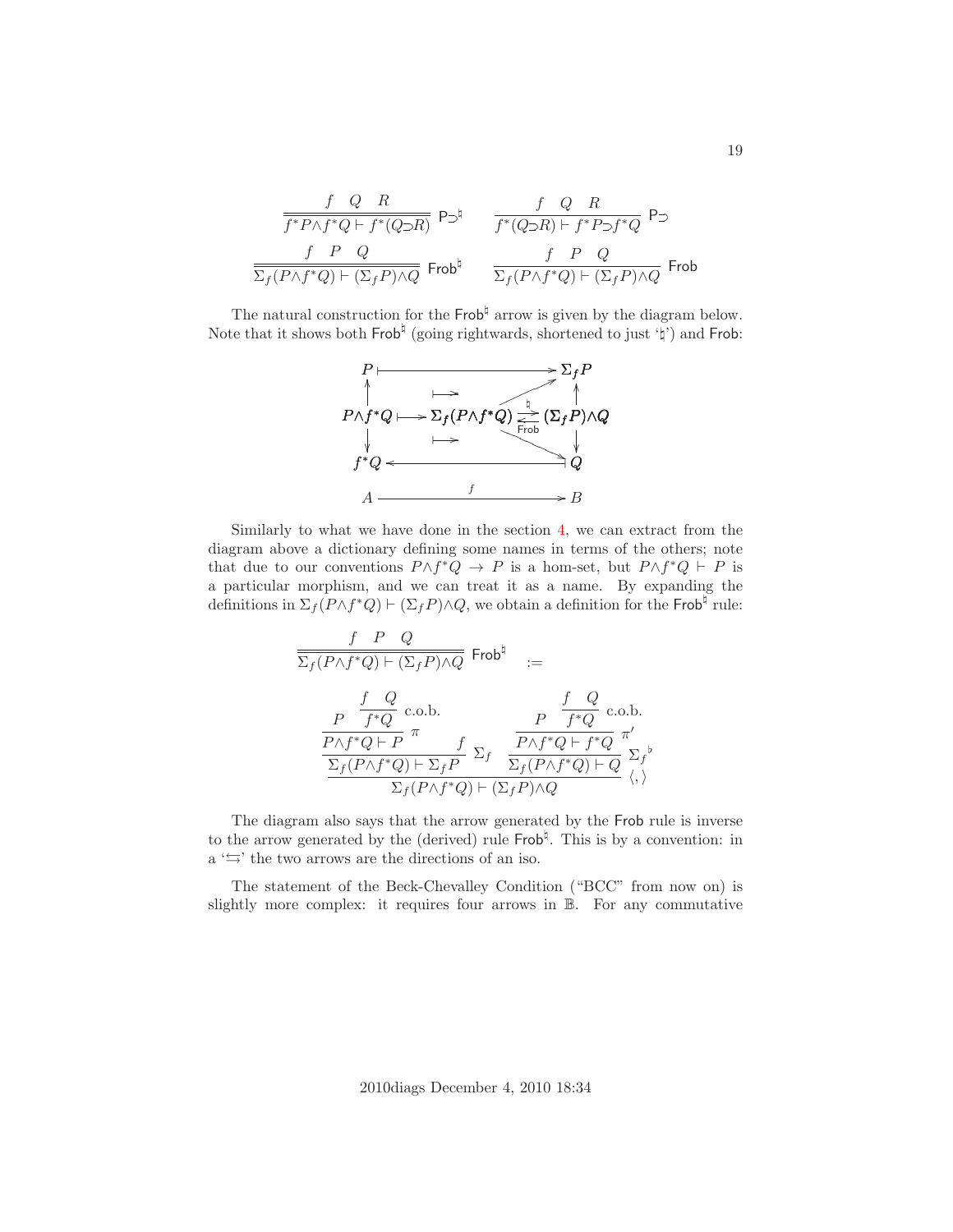square in B as below,



and any object  $P$  over  $Z$ , we have a natural construction for an arrow:

$$
\mathsf{BCCL}^{\natural}: \Sigma_{z'} f'^* P \to f^* \Sigma_z P
$$

The rule BCCL says that when f, f', z, z' form a pullback the arrow BCCL<sup> $\natural$ </sup> has an inverse, BCCL:

$$
\frac{f(z) - f'(z') - P}{f^* \Sigma_z P \vdash \Sigma_{z'} f'^* P}
$$
 BCCL

We will sometimes write  $\mathsf{BCCL}^{\natural}$  and  $\mathsf{BCCL}$  together as an iso, and call that iso BCCL (by a slight abuse of language); and we simplify the diagram for Beck-Chevalley by drawing only its square in B and on top of it the two faces of the cube in E that border on the missing edge. We will sometimes draw the arrows generated by P⊤, P∧, P⊃ and Frob as isos, too.

### <span id="page-19-0"></span>14 The Eq-Elim rule

The main interest of hyperdoctrines is that they are exactly the categories in which we can interpret (a certain system of typed, intuitionistic) first-order logic. The proof of this includes a way to interpret each deduction rule of first-order logic categorically, and another "translation" going in the opposite direction.

Let's look at a tiny part — possibly the hardest one — of these translations.

The rule for equality-elimination in Natural Deduction can be formulated as this ([\[See83\]](#page-29-1), p.507):

$$
\frac{b = b' \quad Qabb}{Qabb'} = E
$$

Categorically, it will become this morphism (we will call it  $=$ E):

$$
\{a, b, b' || b = b' \land Qabb\} \vdash \{a, b, b' || Qabb'\}
$$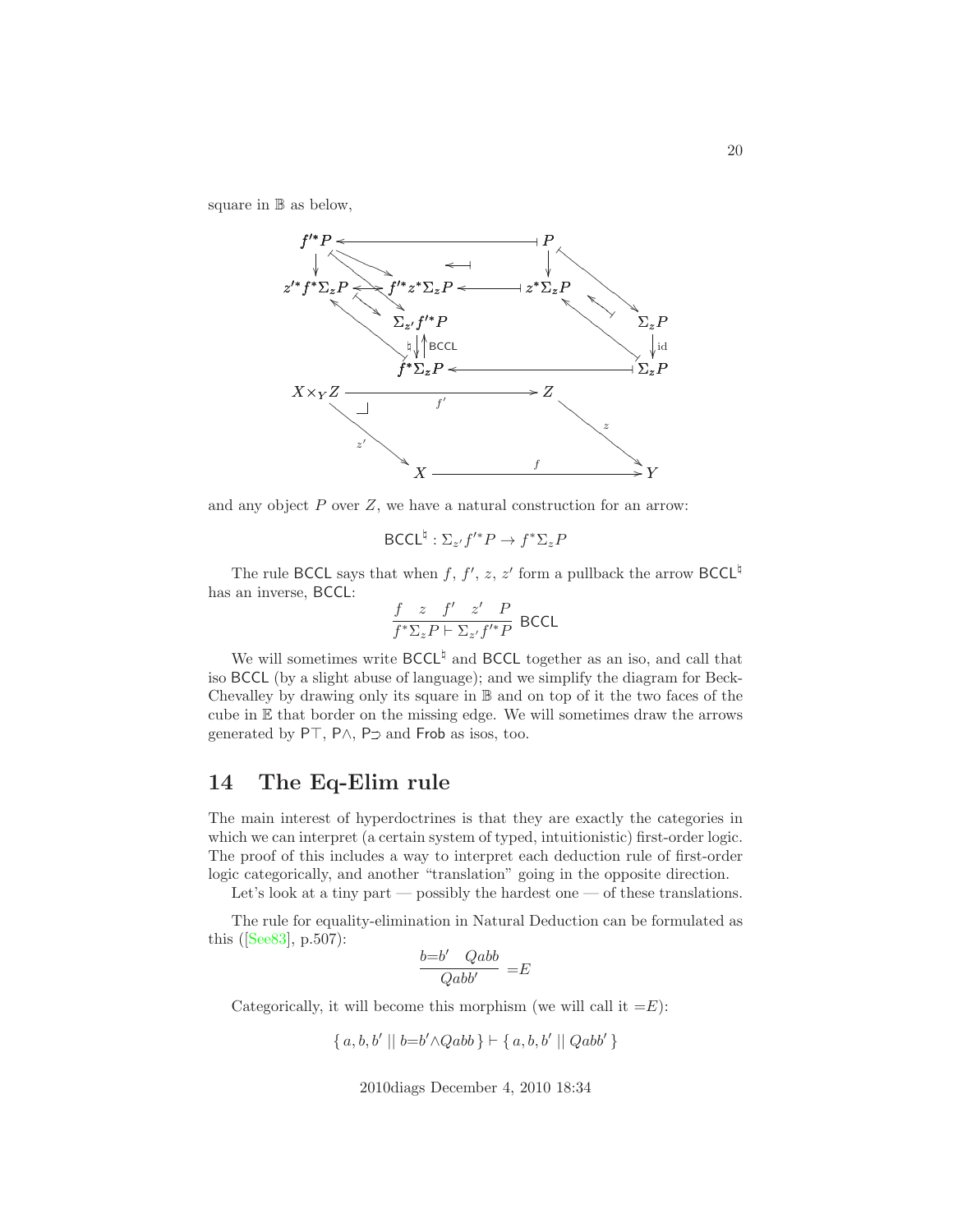There are three different natural constructions in a hyperdoctrine for objects deserving the name  $\{a, b, b' \mid b = b' \land Qabb\}$ . We will use this one in  $=E$ :

$$
\frac{a, b, b' \rightarrow b, b' \quad \{b \mid \top\}}{\{a, b, b' \mid b = b'\}} \sum_{c.o.b.} \frac{a, b, b' \rightarrow a, b, b' \quad \{a, b, b' \mid Qabb'\}}{\{a, b, b' \mid b = b'\}} \quad c.o.b. \quad \frac{a, b, b' \rightarrow a, b}{\{a, b, b' \mid Qabb'\}} \wedge \frac{\{a, b, b' \mid Qabb\}}{\{a, b, b' \mid b = b' \land Qabb'\}} \wedge \frac{\frac{\Delta \quad \top_B}{\{a, b, b' \mid b = b' \land Qabb'\}}}{\frac{\pi'}{\pi'} \sum_{\Delta \top_B} \sum_{c.o.b.} \frac{\pi}{\pi} \frac{\delta \quad Q}{\delta^* Q} \quad c.o.b.}{\frac{\pi''}{\pi} \delta^* Q} \wedge \frac{\delta}{\Delta} \wedge \frac{C}{\Delta} \wedge \frac{\pi}{\pi} \wedge \frac{C}{\Delta} \wedge \frac{\pi}{\pi} \wedge \frac{C}{\Delta} \wedge \frac{\pi}{\Delta} \wedge \frac{C}{\Delta} \wedge \frac{\pi}{\Delta} \wedge \frac{C}{\Delta} \wedge \frac{\pi}{\Delta} \wedge \frac{C}{\Delta} \wedge \frac{\pi}{\Delta} \wedge \frac{C}{\Delta} \wedge \frac{\pi}{\Delta} \wedge \frac{C}{\Delta} \wedge \frac{\pi}{\Delta} \wedge \frac{C}{\Delta} \wedge \frac{\pi}{\Delta} \wedge \frac{C}{\Delta} \wedge \frac{\pi}{\Delta} \wedge \frac{C}{\Delta} \wedge \frac{\pi}{\Delta} \wedge \frac{C}{\Delta} \wedge \frac{\pi}{\Delta} \wedge \frac{C}{\Delta} \wedge \frac{\pi}{\Delta} \wedge \frac{\pi}{\Delta} \wedge \frac{\pi}{\Delta} \wedge \frac{\pi}{\Delta} \wedge \frac{\pi}{\Delta} \wedge \frac{\pi}{\Delta} \wedge \frac{\pi}{\Delta} \wedge \frac{\pi}{\Delta} \wedge \frac{\pi}{\Delta} \wedge \frac{\pi}{\Delta} \wedge \frac{\pi}{\Delta} \wedge \frac{\pi}{\Delta} \wedge \frac{\pi}{\Delta} \wedge \frac{\pi}{\Delta} \wedge \frac{\pi}{\Delta} \wedge \frac{\pi}{\Delta} \wedge \frac{\pi}{\Delta} \wedge \frac{\pi}{\
$$

Note that  $\bar{\pi}: A \times B \times B \rightarrow A \times B$  is the projection on the first two coordinates, and  $\overline{\pi}'$ :  $A \times B \times B \rightarrow B \times B$  the projection on the last two coordinates. To show that the rule  $=E$  can be interpreted in a hyperdoctrine we need a way to construct, for arbitrary objects A, B in the base category and an arbitrary predicate Q over  $A \times B \times B$ , a morphism  $\overline{\pi}^{\prime*} \Sigma_{\Delta} \top_B \wedge \overline{\pi}^* \delta^* Q \vdash Q$ . We will construct it as a composite of three maps.

Take  $P := \top_B = \{ b \mid \mid \top \}, f := \overline{\pi}^*, z := \Delta, z' := \delta, f' := \pi'$  in the diagram for Beck-Chevalley. Then the BCCL iso says that *two* different categorical constructions for  $\{a, b, b' \mid b = b'\}$  are isomorphic, and by drawing also the P⊤ iso and its image by  $\Sigma_{\delta}$  we get isos between the *three* different categorical constructions for  $\{a, b, b' \mid b = b'\}$ :



Now look at the diagram below. The arrow Frob<sup>'h</sup> (going rightwards, shortened to  $\natural$ ) is built in the same way as Frob<sup> $\natural$ </sup>, but using the maps ! and ≃ in place of  $\pi$  and  $\pi'$ . In any fibration we have natural isos  $f^*g^*P \leftrightarrow (f;g)^*P$  and id<sup>\*</sup> $P \leftrightarrow P$  (for *diagrammatic* proofs for that, see [\[Och11\]](#page-28-2)), and as  $\delta$ ;  $\bar{\pi} = id$ , this gives us the map  $\cong$ . The arrow Frob' is the inverse of Frob<sup>'†</sup>; its construction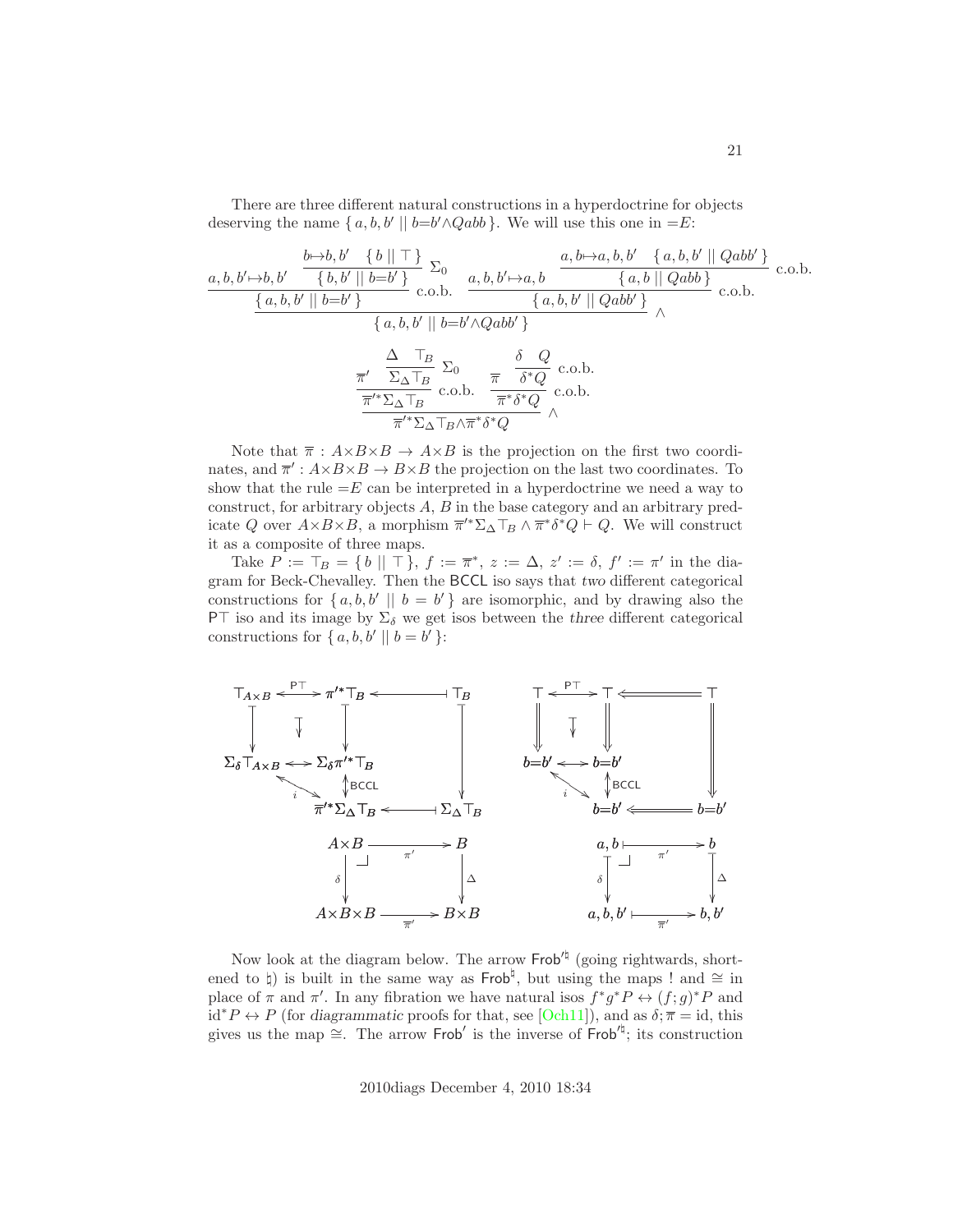

(not shown) is an easy consequence of Frobenius. The map  $\varepsilon_Q$  is a counit for the adjunction  $\Sigma_{\delta} \dashv \delta^*$ .

If  $Q \equiv \{a, b, b' \mid Qabb'\}$  then we can downcase the diagram above as:



The arrow  $=E$  is the composite below.

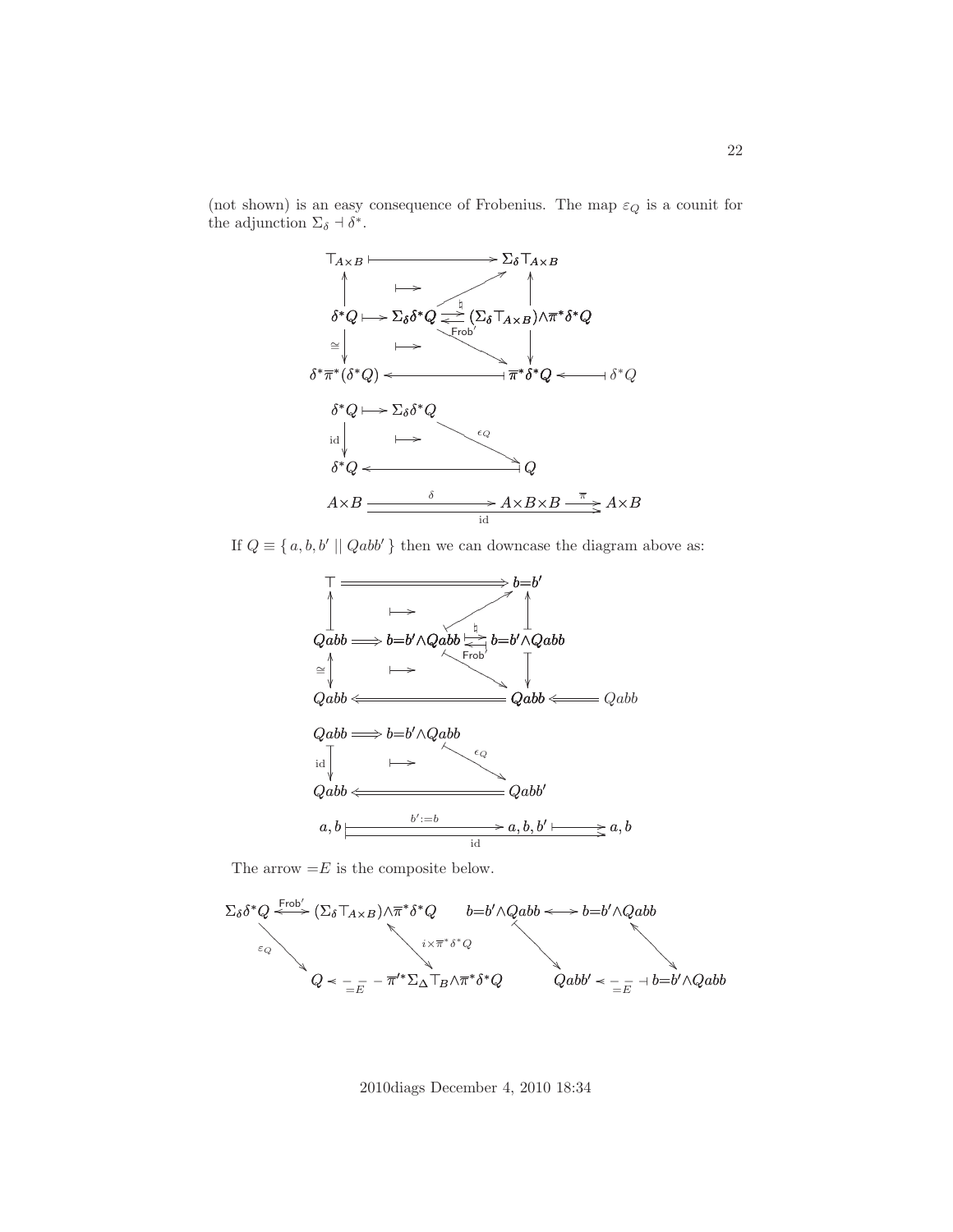### <span id="page-22-0"></span>15 Archetypal Models

Imagine that we have placed side to side the downcased and the standard diagrams of the last section.

When we go from downcased to standard — e.g, from  $\{a, b \mid b=b' \land Qabb\}$ to  $\Sigma_{\delta} \delta^* Q$  — we are attributing a precise meaning to a (potentially ambiguous) "name"; however, when we go in the opposite direction, from standard to downcased, we are "attributing meaning" in another sense: we are giving an "intuitive meaning" (or better: "intuitive content") to something that, if we had received it in an article, as in the section [10,](#page-11-0) could have felt initially as something purely abstract...

I had to make some "informal definitions" in the course of this paper, using terms that I could not define precisely, like *diagrammatical reasoning*, *reconstruction*, and *intuition*... I will have to make a few more.

The *archetypal model* for a structure — for example, the archetypal model for a hyperdoctrine, which is going to be Pred — is *a particular case of that structure that "suggests" a certain "language" for working on that structure* — i.e., for doing constructions and proofs on it.

That "archetypical language" does not need to be unambiguous — think in  $\{a, b \mid b=b' \wedge Qabb\}$  and its several different precise meanings —, does not need to have a downcased version  $\frac{12}{12}$  $\frac{12}{12}$  $\frac{12}{12}$  the internal diagrams were what mattered, the downcasings were mentioned just in passing —, and does not need to be convenient for expressing *all* possible constructions. What is relevant is that the archetypical language, *when used side-to-side with the "algebraic" language*, should give us a way to reason, both *intuitively* and *precisely*, about the structure we're working on; in particular, it should let us formulate reasonable conjectures quickly, and check them with reasonable ease... but what are "reasonable conjectures", and where do they come from?

If we want to be able to reconstruct a theory from minimal information we need to have ways to: 1) generate "reasonable conjectures", 2) filter out those which are either impossible or too hard to prove, 3) prove the others. *Bounded* proof search takes care of points (1) and (2); to give a partial answer to (1) we will concentrate our attention on Category Theory — more specifically, on situations where we are trying to generalize a "base case". There we have two (non-disjoint) sources of "reasonable conjectures": 1a) constructions and proofs that make sense and hold in the base case, that we may expect to generalize; 1b) *language*. Our choice of names for objects in a hyperdoctrine gave us several different formal meanings for  $\{a, b \mid b = b' \land Qabb\}$  — we expect them to be at least equivalent modulo isomorphism. This is similar to writing  $a + b + c$ instead of  $a + (b + c)$  or  $(a + b) + c$ : our choice of language "suggests" that  $a + (b + c) = (a + b) + c.$ 

An "archetypal example", in which all the main ideas appear, is:

Set is the archetypical CCC.

23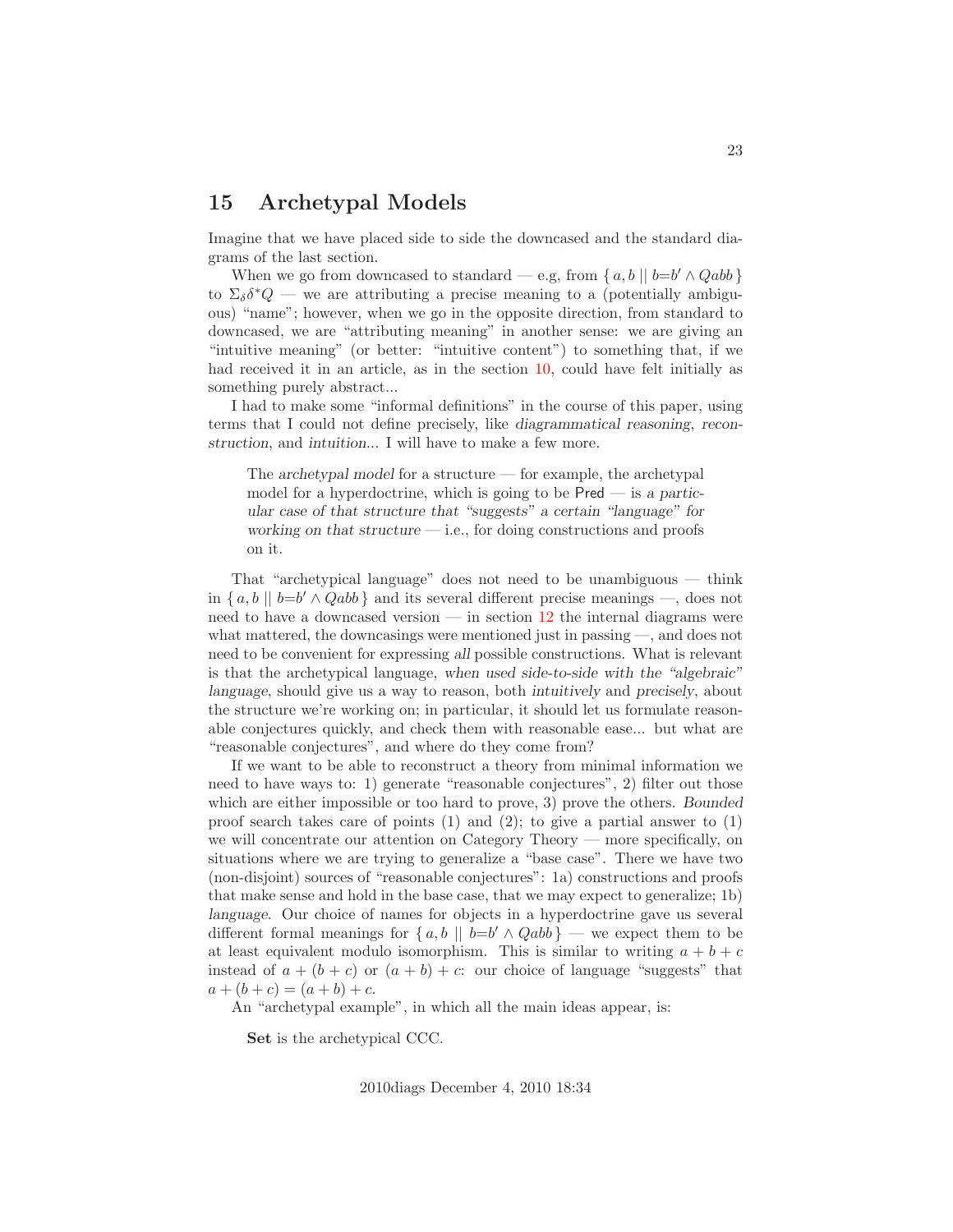### 16 Cartesian Closed Categories

A *Cartesian Closed Category*  $(C, \times, 1, \rightarrow)$  is a category **C** plus a "cartesian closed structure"  $(x, 1, \rightarrow)$  on it. The following diagram fixes the (categorical) notation that we will use for the operations induced by  $(x, 1, \rightarrow)$ :



Each of its three parts can be attributed a precise meaning, as we did with the adjunction square in section [9;](#page-9-0) and if we regard each of them as a different adjunction (see [\[Awo06\]](#page-27-1), pages 182 and 188, for the three adjunctions), then we get the equations that these operations have to obey.

The Big Theorem is: *CCCs are exactly the categorical models for the simplytyped* λ*-calculus with pairs and unit*.

The precise, "standard" statement for that theorem, including definitions, statements, and proofs, is quite long. Amazingly, it can be reconstructed from just this downcased diagram,



plus this downcasing of the Natural Deduction rules for  $\land,$   $\top,$  and  $\mathbin{\supset}$ 

$$
\begin{array}{ccc}\n a & a \\
 \vdots & \vdots \\
 b & c \\
 \hline\n b, c & \langle,\rangle\n\end{array}\n\qquad\n\begin{array}{ccc}\n b, c & \pi & b, c \\
 \hline\n b & \pi & c \\
 \hline\n c & \pi\n\end{array}\n\qquad\n\begin{array}{ccc}\n a \\
 \downarrow & \downarrow \\
 \hline\n c & \lambda; 1\n\end{array}
$$

Starting from that, we uppercase the downcased diagram in the following way, that makes clear how an intermediate, "sequent-like" form (as in [\[LS86\]](#page-28-9),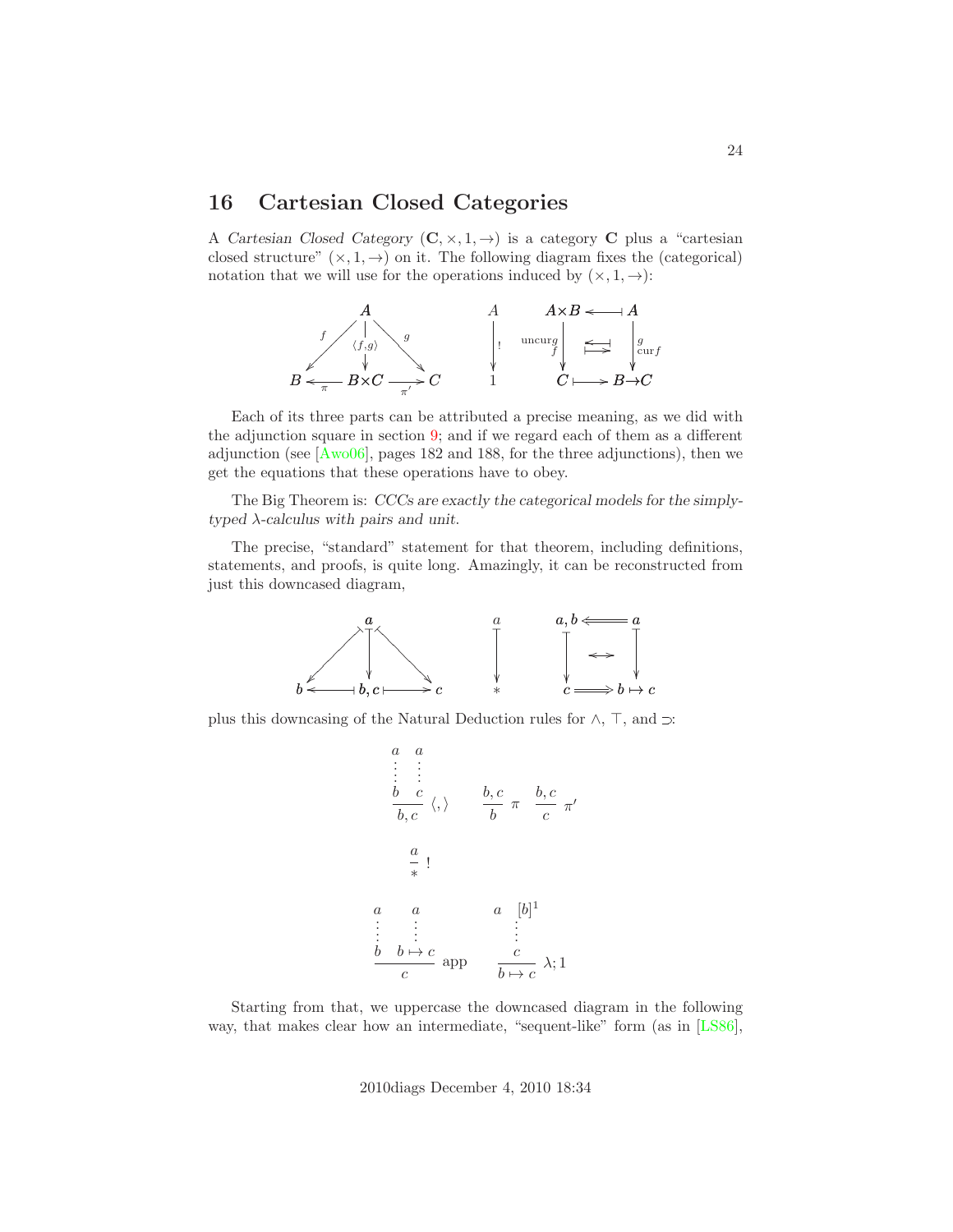pp.47–49), should behave:



Then the next steps are to state precisely:

- the syntax and the rules of the type system,
- the operations of a CCC,
- the translation of each of the rules of the type system,
- the translation of each of the operations of the CCC,
- the reductions and conversions of the type system,
- the equations obeyed by the operations of a CCC,

and then we have to prove that the CCC equations are respected by the translation to  $\lambda$ -calculus, and that the  $\lambda$ -calculus equations are respected by the translation to categories.

We also need to allow "impurities" in both the  $\lambda$ -calculus and in the CCCs. Take a look at the CCC of the next section: it has extra *constants* — an object A and morphisms  $\lceil 0 \rceil$ ,  $\lceil 1 \rceil$ ,  $+$ ,  $\cdot$  — that do not exist in all CCCs, and these constants obey certain *equations*. In a *Pure Type System* ([\[Geu93\]](#page-28-10)) extra constants and equations are not allowed, but in theorems like the Big Theorem above ([\[Jac99\]](#page-28-5) has many more like it) we allow in type system exactly the kinds of constants and equations that are easy to interpret in the categorical models. The kinds of allowed "impurities" are usually defined in the beginning, in the definition of the type system and of the categorical structure, but this can be delayed until after the translations are presented.

### 17 Objects of Line Type

Our approach also works in cases where we do have an archetypical language with clear intuitive content, but where we have no concrete archetypical model besides a term model built purely syntactically. Through this section let's pretend that we do not know Synthetic Differential Geometry ([\[Koc80\]](#page-28-11), [\[Bel08\]](#page-27-2), [\[MR91\]](#page-28-12)).

Let  $(A, \lceil 0 \rceil, \lceil 1 \rceil, +, \cdot)$  be a commutative ring in a CCC. That means: we have a diagram



2010diags December 4, 2010 18:34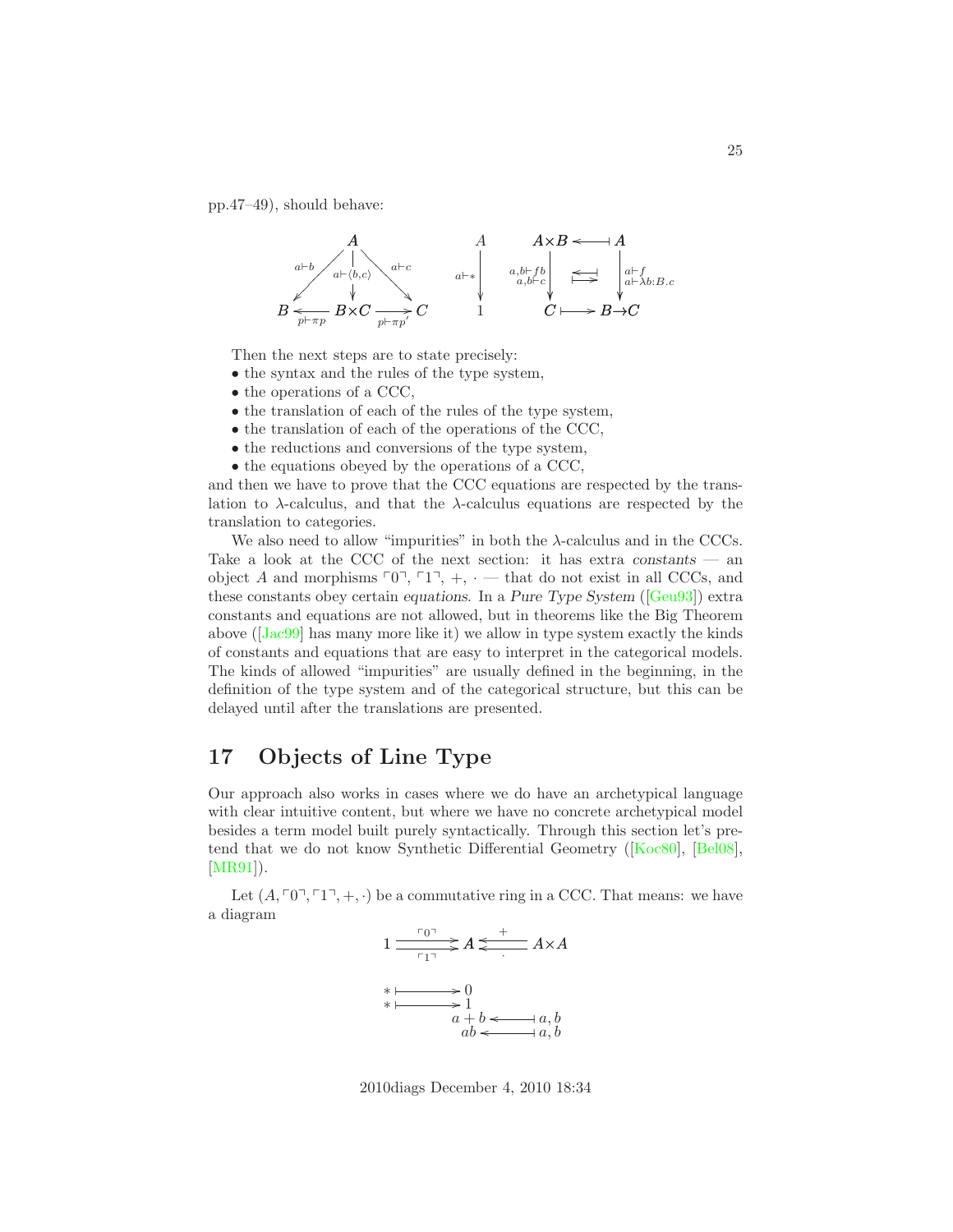and the morphisms  $\lceil 0 \rceil$ ,  $\lceil 1 \rceil$ , +, · behave as expected.

Let D be the set of zero-square infinitesimals of A, i.e.,  $\{\varepsilon \in A \mid \varepsilon^2 = 0\}; D$ can be defined categorically as an equalizer. If we take  $A := \mathbb{R}$ , then  $D = \{0\};$ but if we let A be a ring with nilpotent infinitesimals, then  $\{0\} \subsetneq A$ .

The main theorem of [\[Koc77\]](#page-28-13) says that if the map

$$
\begin{array}{rcl}\n\alpha: & A \times A & \to & (D \to A) \\
(a, b) & \mapsto & \lambda \varepsilon : D.(a + b\varepsilon)\n\end{array}
$$

is invertible, then we can use  $\alpha$  and  $\alpha^{-1}$  to *define* the derivative of maps from A to  $A$  — *every* morphism  $f : A \to A$  in the category **C** will be "differentiable"  $\rightarrow$ , and the resulting differentiation operation  $f \mapsto f'$  behaves as expected: we have, for example,  $(fg)' = f'g + fg'$  and  $(f \circ g)' = (f' \circ g)g'$ .

Commutative rings with the property that their map  $\alpha$  is invertible are called *ring objects of line type*. ROLTs are hard to construct, so most of the proofs about them have to be done in a very abstract setting. However, if we can use the following downcasings for  $\alpha$  and  $\alpha^{-1}$  — note that  $\beta = (\alpha^{-1}; \pi)$ , that  $\gamma = (\alpha^{-1}; \pi')$ , and that these notations do not make immediately obvious that  $\alpha$  and  $\alpha^{-1}$  are inverses —,



then all the proofs in the first two sections of [\[Koc77\]](#page-28-13) can be reconstructed from half-diagrammatic, half-λ-calculus-style proofs, done in the archetypal language, where the intuitive content is clear. This will be shown in a sequel to [\[Och11\]](#page-28-2).

### 18 A Database of Categorical Theorems

*We, the people who think mostly diagrammatically, would like to have a database of theorems from Category Theory, all presented in a diagrammatical form.*

This database would include the theorems I know, the theorems I have halfforgotten, and lots of theorems that I never knew, that were added to the database by other people.

That database already exists, but in a non-ideal, not-very-diagrammatical form: it is the published literature on Category Theory. Each paper has its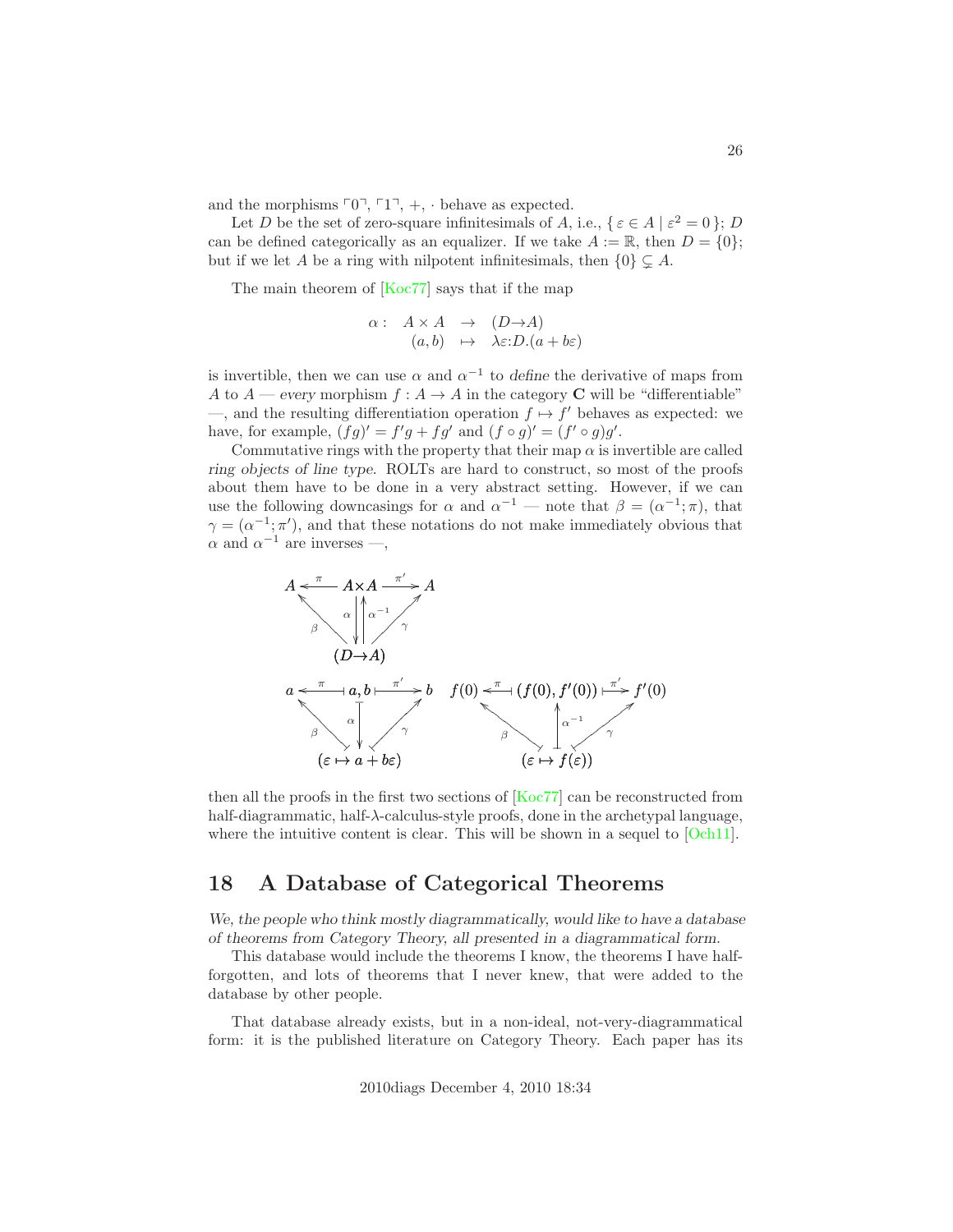own notion of "obviousness": when an author skips over details and claims that something is obvious, he supposes — in the spirit of section  $10$  — that the reader will be able to fill up the gaps.

I started to work on this subject because my notion of "obvious" seemed to be too different from the ones that I could find in the literature. The "archetypal models" being generalized are almost always mentioned in the papers, but only in passing, and after all the axioms having been laid down; all the formal arguments are made in the abstract notation only; and informal notations can only be presented when they are used to prove new nontrivial results, and when their formalization has been completed — but then they are not "informal" anymore, and they have been promoted to "internal languages", "term calculi", "proof nets", "circuit diagrams", etc ([\[JS91\]](#page-28-14) is an early example of an informal notation made formal, with a nice discussion).

As each notion of "obvious" is backed by a method for proof search, it ought to be possible to formalize — even if roughly — how each such proofsearch method would work; and each different notion of what is "obvious" leads to a different way to present, and store, theorems. The same theorem  $T$  is remembered by a reader  $R_1$  as  $T_1$  and by a reader  $R_2$  as  $T_2$ ; as the two readers reconstruct the missing details the theorems grow to  $T_1'$ ,  $T_2'$ ,  $T_1''$ ,  $T_2''$ . If we could put these objects side to side we could clarify how these different kinds of reasonings work.

*It is possible to reason coherently with infinitesimals.* This became clear when Non-Standard Analysis was invented, and then even clearer when Synthetical Differential Geometry came up. One way to prove that a way of reasoning is coherent is to model it mathematically — and to show that the model has good properties. NSA and SDG "validate" reasonings with infinitesimals. Similarly, one way to validate reasonings based on internal diagrams, archetypal languages and informal notations is to formalize how these reasonings work and to build bridges between them and the standard ways.

Diagrams like the ones in sections [13](#page-17-0) and [14](#page-19-0) can be interpreted formally: a diagram induces a dictionary, which induces trees, which then let us interpret each object and arrow from the diagram as a  $\lambda$ -term. A full set of rules for interpreting diagrams can be developed — including ways to deal with lists of exceptions and hints — and so it would be conceivable to have a database of categorical definitions and theorems in which the entries would appear as diagrams (plus their associated hints), but at the same time they would have precise meanings, understood by a proof assistant...

Note that diagrams are becoming more and more meaningful mathematically in the last decades. Compare these ideas with the discussion in  $[Kr\ddot{o}07]$ , p.83, where he quotes this from [\[ES52\]](#page-28-15), p.xi:

The diagrams incorporate a large amount of information. Their use provides extensive savings in space and in mental effort. In the case of many theorems, the setting up of the correct diagram is the major part of the proof. We therefore urge that the reader stop at the end of each theorem and attempt to construct for himself the relevant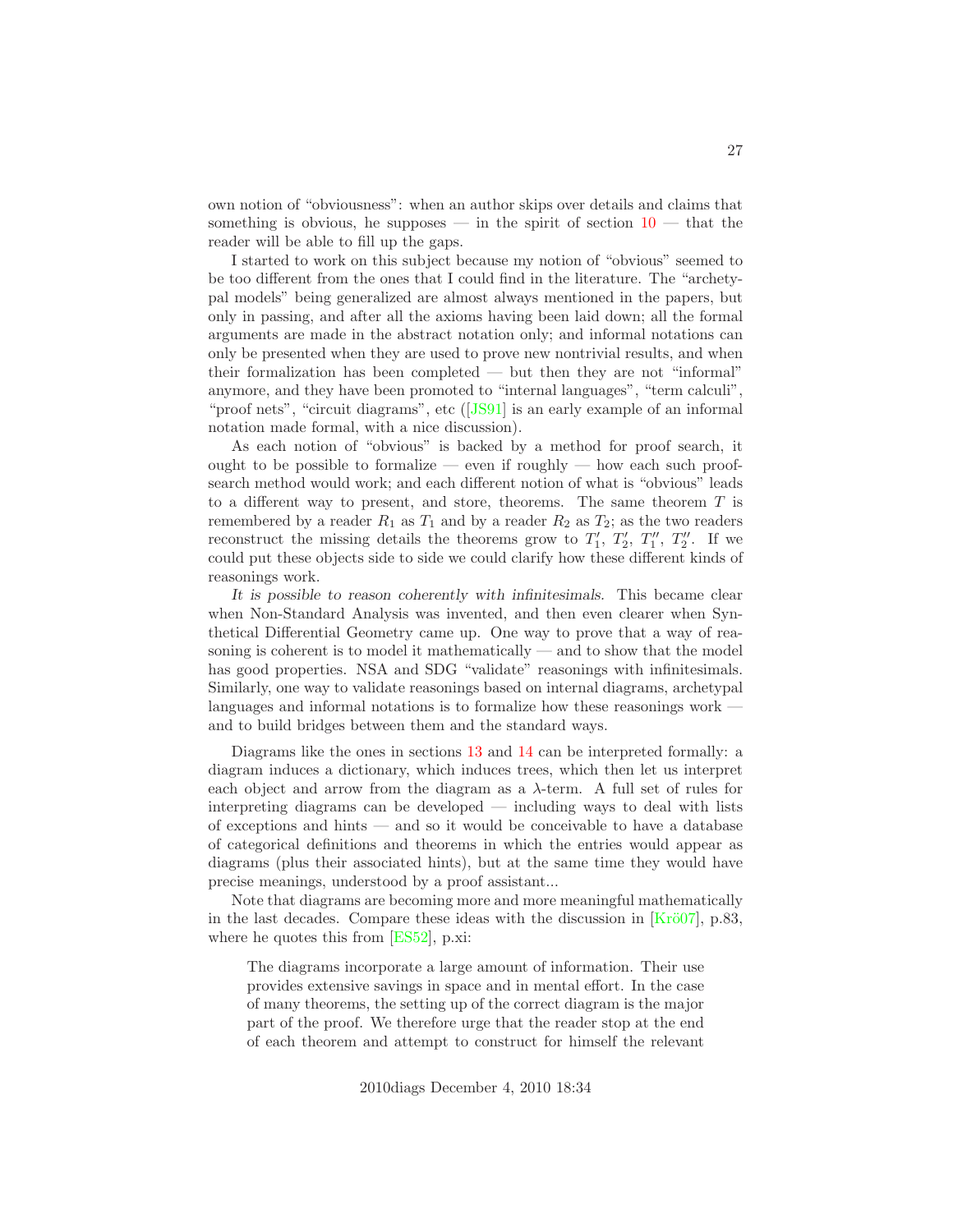diagram before examining the one which is given in the text. Once this is done, the subsequent demonstration can be followed more readily; in fact, the reader can usually supply it himself.

### 19 Epilogue

This is an atypical paper. It has no theorems, and it doesn't prove any new mathematical truths — instead, we have shown several ways to represent constructions, and to structure proofs in several layers.

"Theorems" usually involve *equalities* between *constructions*, and hence they do not belong do the lowest layers; there are even ways — not detailed here to "project out" the parts of a theorem that involve equalities, and keep only the constructions... The result is a sort of a "syntactical skeleton" of the theorem.

Our "structuring" puts a situation with total information at the top, and below that, in different, parallel "legs", we put different partial views. Theorems do not belong to the *structuring*, either.

At some point we will have "meta-theorems" about properties of this structuring. But finding these meta-theorems should not be top priority right now: these meta-theorems will use known theorems, and at this point it is more important to put more known theorems in this format.

The above may look too vague, too philosophical (in contraposition to "mathematical"), too abstract. Category Theory used to be called "abstract nonsense"; the ideas of this paper, then, could look like "meta-abstract nonsense"... However, we are not pointing only towards the more abstract: we are showing ways — and reasons — to do the *general* in parallel with the *particular*, and to arrange the results of doing mathematics like that in forms that are better for *reconstruction* and *transmission*.

Our structuring allows the controlled use of *informal notations*. Several different informal notations can be used in parallel at the same time. This can be useful for comparing different people's notations, and for changing details on a notation and letting it evolve over time. The database of categorical knowledge proposed in the last section does not need a unified notation, and one of its functions could be to serve as a dictionary between notations — and as a way to make parts of the existing literature more accessible.

### References

- <span id="page-27-1"></span>[Awo06] S. Awodey. *Category Theory*. Oxford University Press, 2006.
- <span id="page-27-2"></span>[Bel08] J. L. Bell. A Primer of Infinitesimal Analysis. Cambridge, 2008.
- <span id="page-27-0"></span>[BJP10] J. P. Bernardy, P. Jansson, and R. Paterson. Parametricity and dependent types. International Conference on Functional Programming, 2010. [http://www.cse.chalmers.se/~bernardy/ParDep/pardep.](http://www.cse.chalmers.se/~bernardy/ParDep/pardep.pdf) [pdf](http://www.cse.chalmers.se/~bernardy/ParDep/pardep.pdf).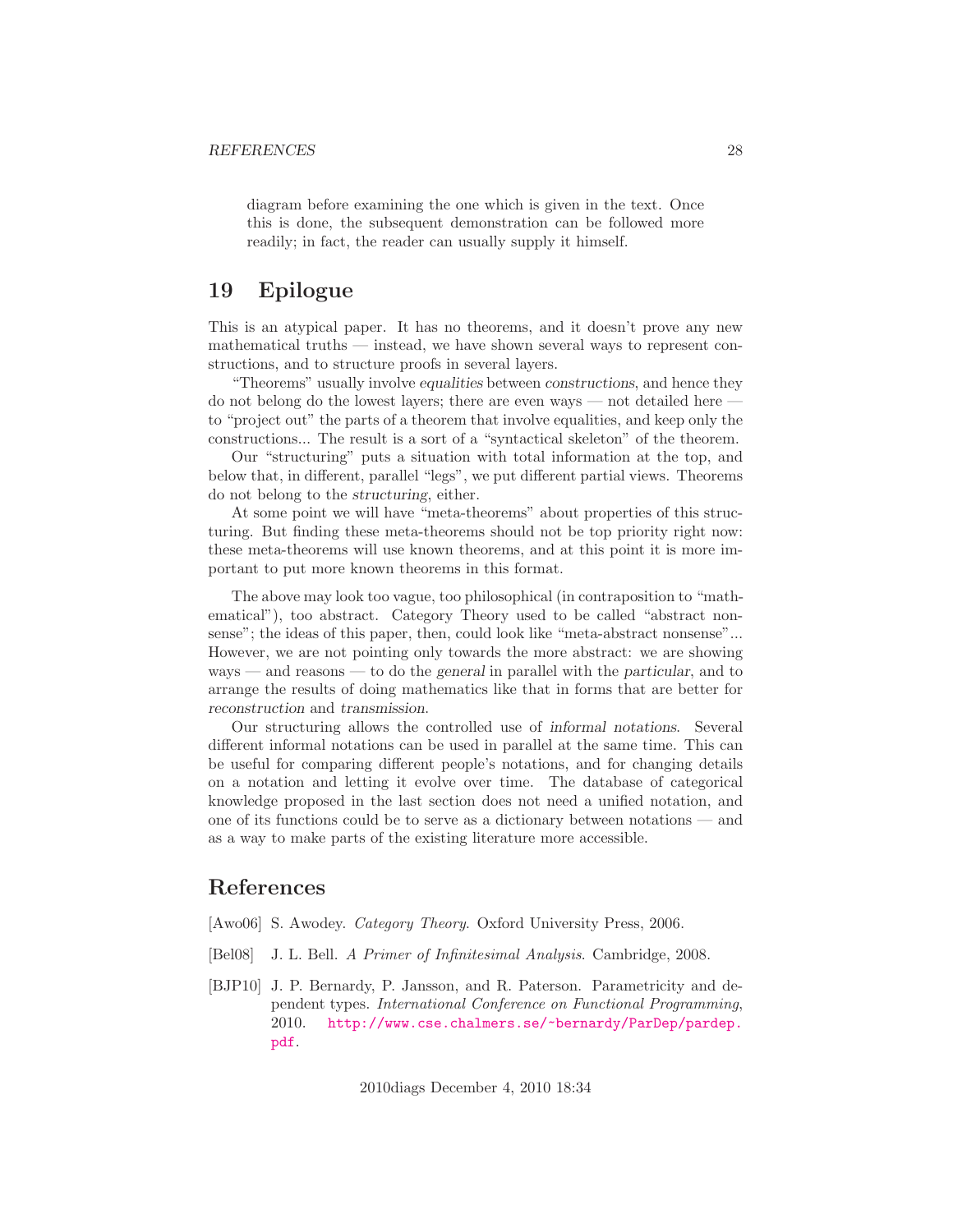- <span id="page-28-15"></span>[ES52] S. Eilenberg and N. Steenrod. Foundations of algebraic topology. Princeton, 1952.
- <span id="page-28-7"></span>[Fre76] P. Freyd. Properties invariant within equivalence types of categories. In A. Heller and M. Tierney, editors, Algebra, Topology and Category Theory: A Collection of Papers in Honour of Samuel Eilenberg, pages 55–61. Academic Press, 1976.
- <span id="page-28-8"></span>[FS90] P. Freyd and A. Scedrov. Categories, Allegories. North-Holland, 1990.
- <span id="page-28-10"></span>[Geu93] H. Geuvers. Logics and Type Systems. PhD thesis, University of Nijmegen, 1993.
- <span id="page-28-5"></span>[Jac99] B. Jacobs. *Categorical Logic and Type Theory*. Number 141 in Studies in Logic and the Foundations of Mathematics. North-Holland, Elsevier, 1999.
- <span id="page-28-14"></span>[JS91] A. Joyal and R. Street. The geometry of tensor calculus i. Advances in Mathematics, 88:55–112, 1991.
- <span id="page-28-13"></span>[Koc77] A. Kock. A simple axiomatics for differentiation. Mathematica Scandinavica,  $40(2):183-193$ , 1977. [http://www.mscand.dk/article.php?](http://www.mscand.dk/article.php?id=2356) [id=2356](http://www.mscand.dk/article.php?id=2356).
- <span id="page-28-11"></span>[Koc80] A. Kock. Synthetic Differential Geometry. Cambridge, 1980. [http://](http://home.imf.au.dk/kock/sdg99.pdf) [home.imf.au.dk/kock/sdg99.pdf](http://home.imf.au.dk/kock/sdg99.pdf).
- <span id="page-28-1"></span>[Krö07] R. Krömer. Tool and Object: A History and Philosophy of Category Theory. Birkhäuser, 2007.
- <span id="page-28-3"></span>[Law69] W. Lawvere. Adjointness in foundations. Dialectica, 23:281–296, 1969.
- <span id="page-28-4"></span>[Law70] W. Lawvere. Equality in hyperdoctrines and comprehension schema as an adjoint functor. Proceedings of the American Mathematical Society Symposium on Pure Mathematics XVII, 999:1–14, 1970.
- <span id="page-28-9"></span>[LS86] J. Lambek and P. Scott. Introduction to Higher-Order Categorical Logic. Cambridge, 1986.
- <span id="page-28-0"></span>[LS97] W. Lawvere and S. Schanuel. Conceptual Mathematics: A first introduction to categories. Cambridge, 1997.
- <span id="page-28-12"></span>[MR91] I. Moerdijk and G. E. Reyes. Models for Smooth Infinitesimal Analysis. Springer, 1991.
- <span id="page-28-6"></span>[Och10] E. Ochs. Downcasing types. Slides for a presentation at the UniLog'2010. <http://angg.twu.net/math-b.html#unilog-2010>, 2010.
- <span id="page-28-2"></span>[Och11] E. Ochs. Downcasing hyperdoctrines. In preparation, 2011.